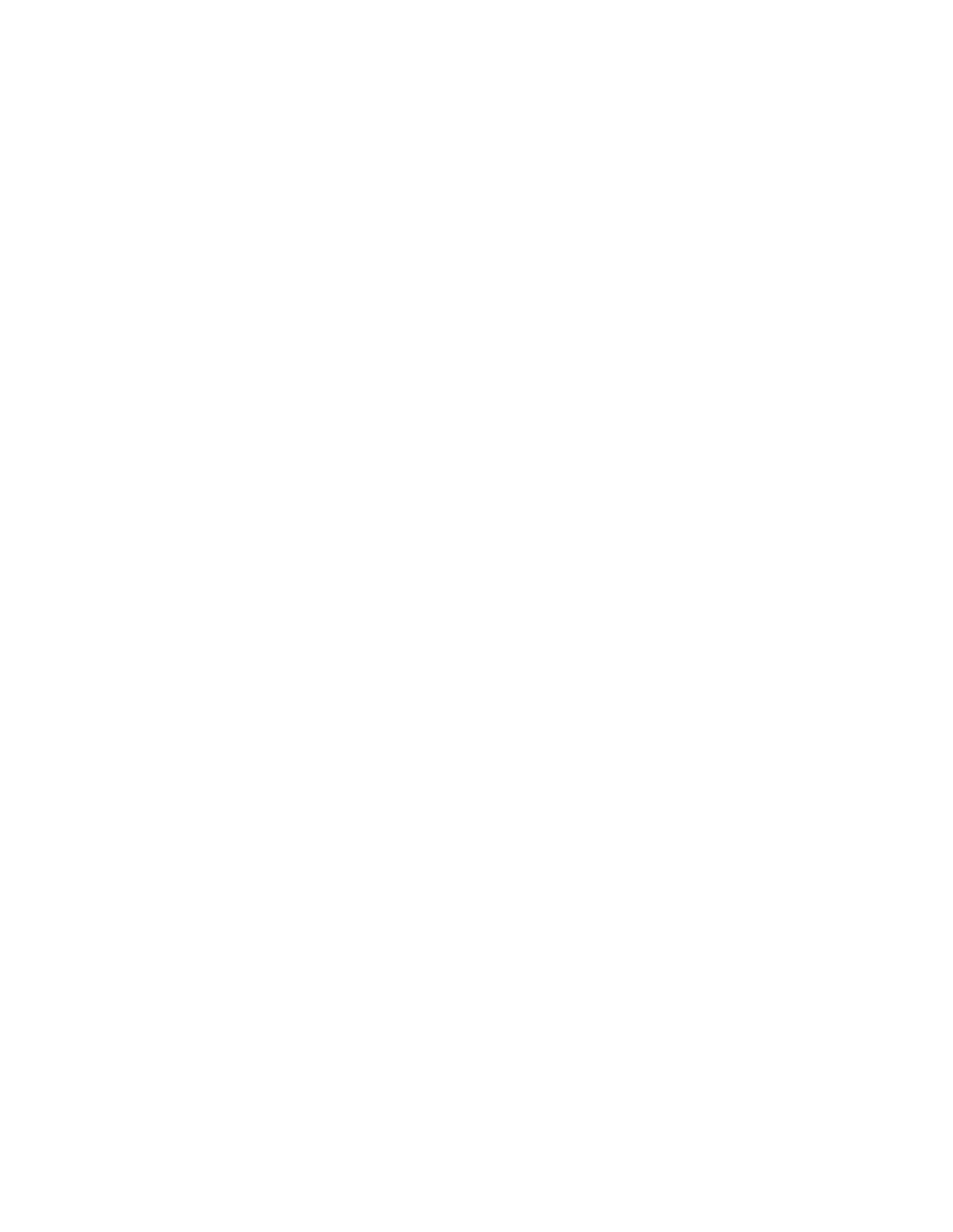# **SUBSTITUTE HOUSE BILL 1886** \_\_\_\_\_\_\_\_\_\_\_\_\_\_\_\_\_\_\_\_\_\_\_\_\_\_\_\_\_\_\_\_\_\_\_\_\_\_\_\_\_\_\_\_\_\_\_

\_\_\_\_\_\_\_\_\_\_\_\_\_\_\_\_\_\_\_\_\_\_\_\_\_\_\_\_\_\_\_\_\_\_\_\_\_\_\_\_\_\_\_\_\_\_\_

Passed Legislature - 1991 Regular Session

**State of Washington 52nd Legislature 1991 Regular Session**

**By** House Committee on Judiciary (originally sponsored by Representatives H. Myers, Padden, Cooper, Morris, Ogden, Peery, Tate, Ludwig, Fuhrman, Paris, Wineberry, May, Winsley, Sheldon, Rasmussen and Orr).

Read first time March 6, 1991.

 AN ACT Relating to alcohol and drug evaluation and treatment for individuals convicted of vehicular homicide or vehicular assault; amending RCW 46.61.520, 9.94A.120, and 9.94A.030; adding a new section to chapter 46.61 RCW; providing an effective date; and declaring an emergency.

6 BE IT ENACTED BY THE LEGISLATURE OF THE STATE OF WASHINGTON:

7 **Sec. 1.** RCW 46.61.520 and 1983 c 164 s 1 are each amended to read 8 as follows:

 (1) When the death of any person ensues within three years as a proximate result of injury proximately caused by the driving of any vehicle by any person, the driver is guilty of vehicular homicide if the driver was operating a motor vehicle:

13 (a) While under the influence of intoxicating liquor or any drug, 14 as defined by RCW  $46.61.502$  ((, or by the operation of any vehicle)); or 15 (b) In a reckless manner; or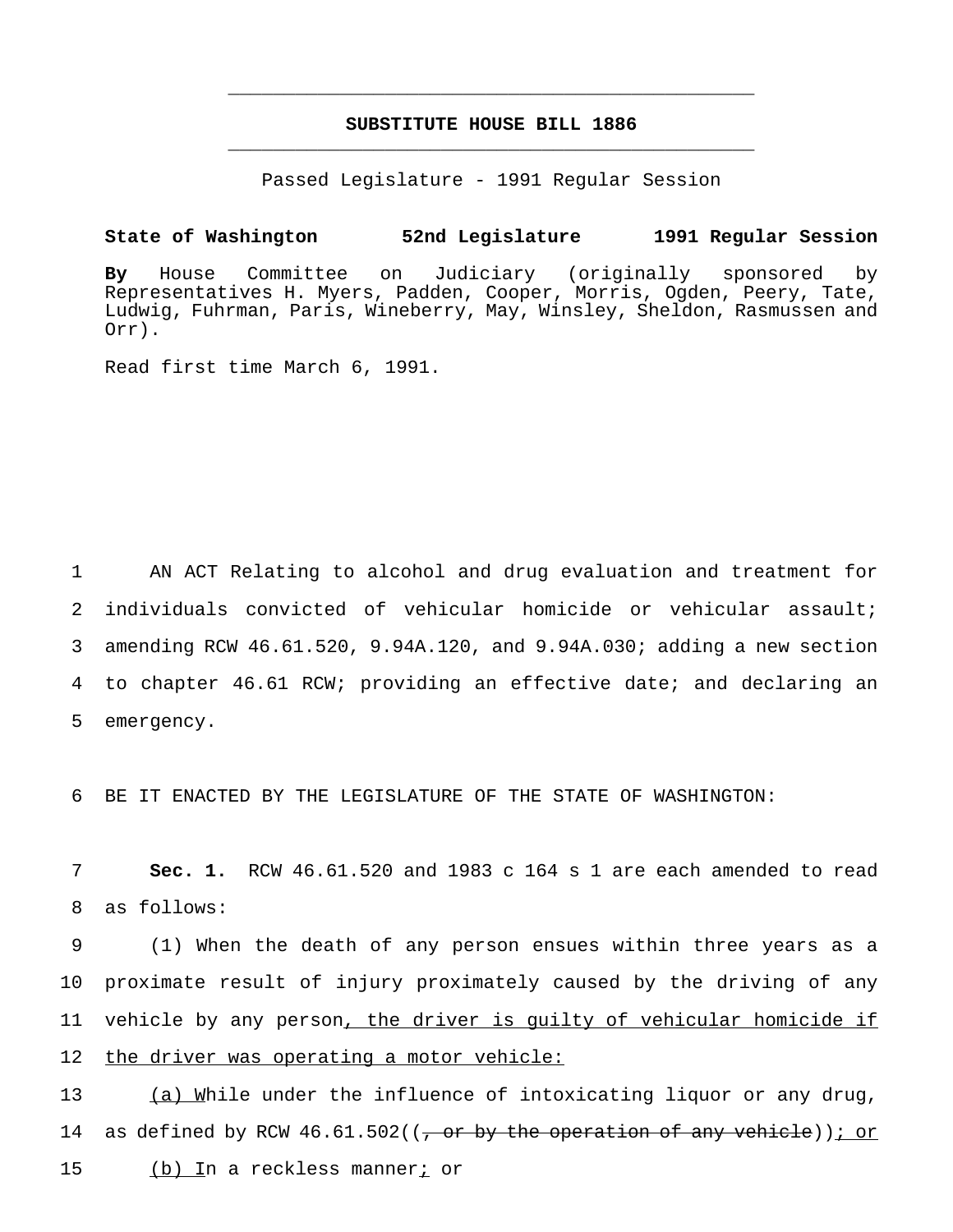1 (c) With disregard for the safety of others((, the person 2 operating such vehicle is guilty of vehicular homicide)).

 (2) Vehicular homicide is a class B felony punishable under chapter 9A.20 RCW.

 NEW SECTION. **Sec. 2.** A new section is added to chapter 46.61 RCW to read as follows:

 (1) A person convicted under RCW 46.61.520(1)(a) or 46.61.522(1)(b) shall, as a condition of community supervision imposed under RCW 9.94A.383 or community placement imposed under RCW 9.94A.120(8), complete a diagnostic evaluation by an alcohol or drug dependency agency approved by the department of social and health services or a qualified probation department, as defined under RCW 46.61.516 that has been approved by the department of social and health services. This report shall be forwarded to the department of licensing. If the person is found to have an alcohol or drug problem that requires treatment, the person shall complete treatment in a program approved by the department of social and health services under chapter 70.96A RCW. If the person is found not to have an alcohol or drug problem that requires treatment, he or she shall complete a course in an information school approved by the department of social and health services under chapter 70.96A RCW. The convicted person shall pay all costs for any evaluation, education, or treatment required by this section, unless the person is eligible for an existing program offered or approved by the department of social and health services. Nothing in this act requires the addition of new treatment or assessment facilities nor affects the department of social and health services use of existing programs and facilities authorized by law.

 (2) As provided for under RCW 46.20.285, the department shall revoke the license, permit to drive, or a nonresident privilege of a SHB 1886.SL p. 2 of 25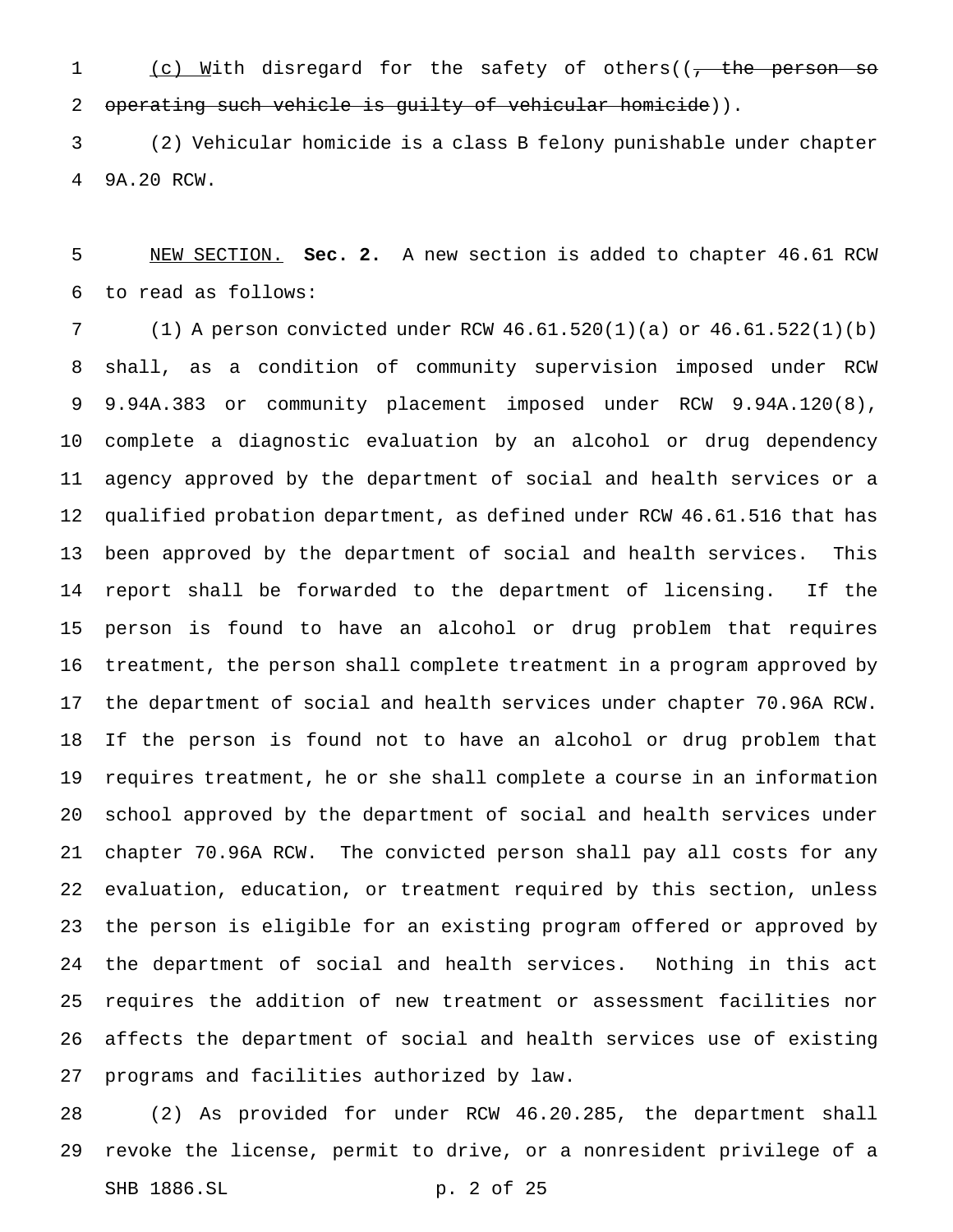person convicted of vehicular homicide under RCW 46.61.520 or vehicular assault under RCW 46.61.522. The department shall determine the eligibility of a person convicted of vehicular homicide under RCW 46.61.520(1)(a) or vehicular assault under 46.61.522(1)(b) to receive a license based upon the report provided by the designated alcoholism treatment facility or probation department, and shall deny reinstatement until satisfactory progress in an approved program has been established and the person is otherwise qualified.

19 \* Sec. 3. RCW 9.94A.120 and 1990 c 3 s 705 are each amended to read as follows:

12 When a person is convicted of a felony, the court shall impose 13 punishment as provided in this section.

 (1) Except as authorized in subsections (2), (5), and (7) of this 15 section, the court shall impose a sentence within the sentence range 16 for the offense.

 (2) The court may impose <sup>a</sup> sentence outside the standard sentence 18 range for that offense if it finds, considering the purpose of this chapter, that there are substantial and compelling reasons justifying an exceptional sentence.

 (3) Whenever <sup>a</sup> sentence outside the standard range is imposed, the court shall set forth the reasons for its decision in written findings 23 of fact and conclusions of law. A sentence outside the standard range shall be <sup>a</sup> determinate sentence.

 (4) An offender convicted of the crime of murder in the first degree shall be sentenced to <sup>a</sup> term of total confinement not less than twenty years. An offender convicted of the crime of assault in the first degree where the offender used force or means likely to result in death or intended to kill the victim shall be sentenced to <sup>a</sup> term of total confinement not less than five years. An offender convicted of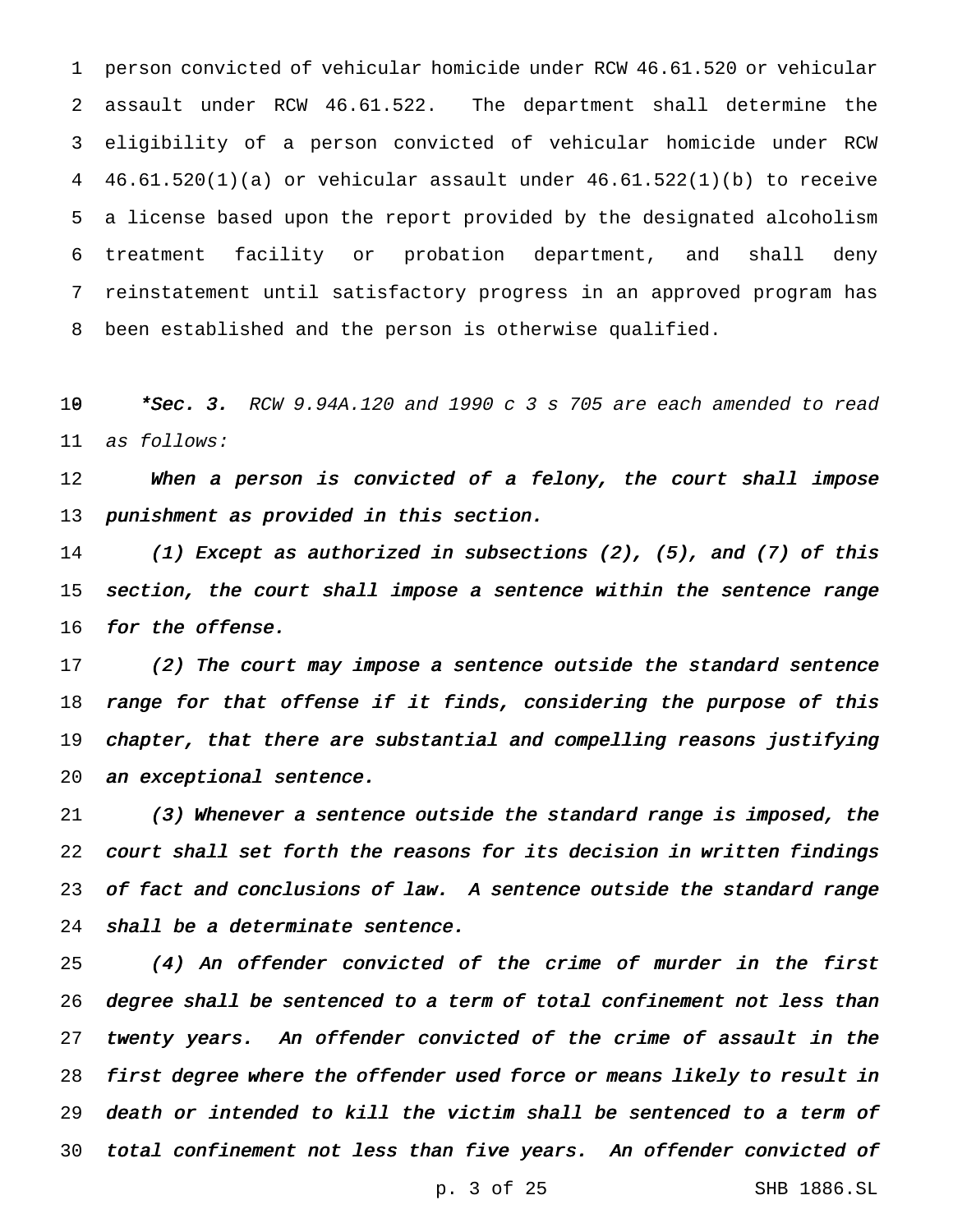the crime of rape in the first degree shall be sentenced to <sup>a</sup> term of total confinement not less than five years, and shall not be eligible for furlough, work release or other authorized leave of absence from the correctional facility during such minimum five-year term except for the purpose of commitment to an inpatient treatment facility. The foregoing minimum terms of total confinement are mandatory and shall not be varied or modified as provided in subsection (2) of this section.

 (5) In sentencing <sup>a</sup> first-time offender the court may waive the imposition of <sup>a</sup> sentence within the sentence range and impose <sup>a</sup> sentence which may include up to ninety days of confinement in <sup>a</sup> facility operated or utilized under contract by the county and <sup>a</sup> 13 requirement that the offender refrain from committing new offenses. The sentence may also include up to two years of community supervision, which, in addition to crime-related prohibitions, may include requirements that the offender perform any one or more of the following:

18 (a) Devote time to a specific employment or occupation;

 (b) Undergo available outpatient treatment for up to two years, or inpatient treatment not to exceed the standard range of confinement for 21 that offense;

 (c) Pursue <sup>a</sup> prescribed, secular course of study or vocational 23 training;

 (d) Remain within prescribed geographical boundaries and notify the court or the community corrections officer prior to any change in the 26 offender's address or employment;

 (e) Report as directed to the court and <sup>a</sup> community corrections officer; or

 (f) Pay all court-ordered legal financial obligations as provided in RCW 9.94A.030 and/or perform community service work.

SHB 1886.SL p. 4 of 25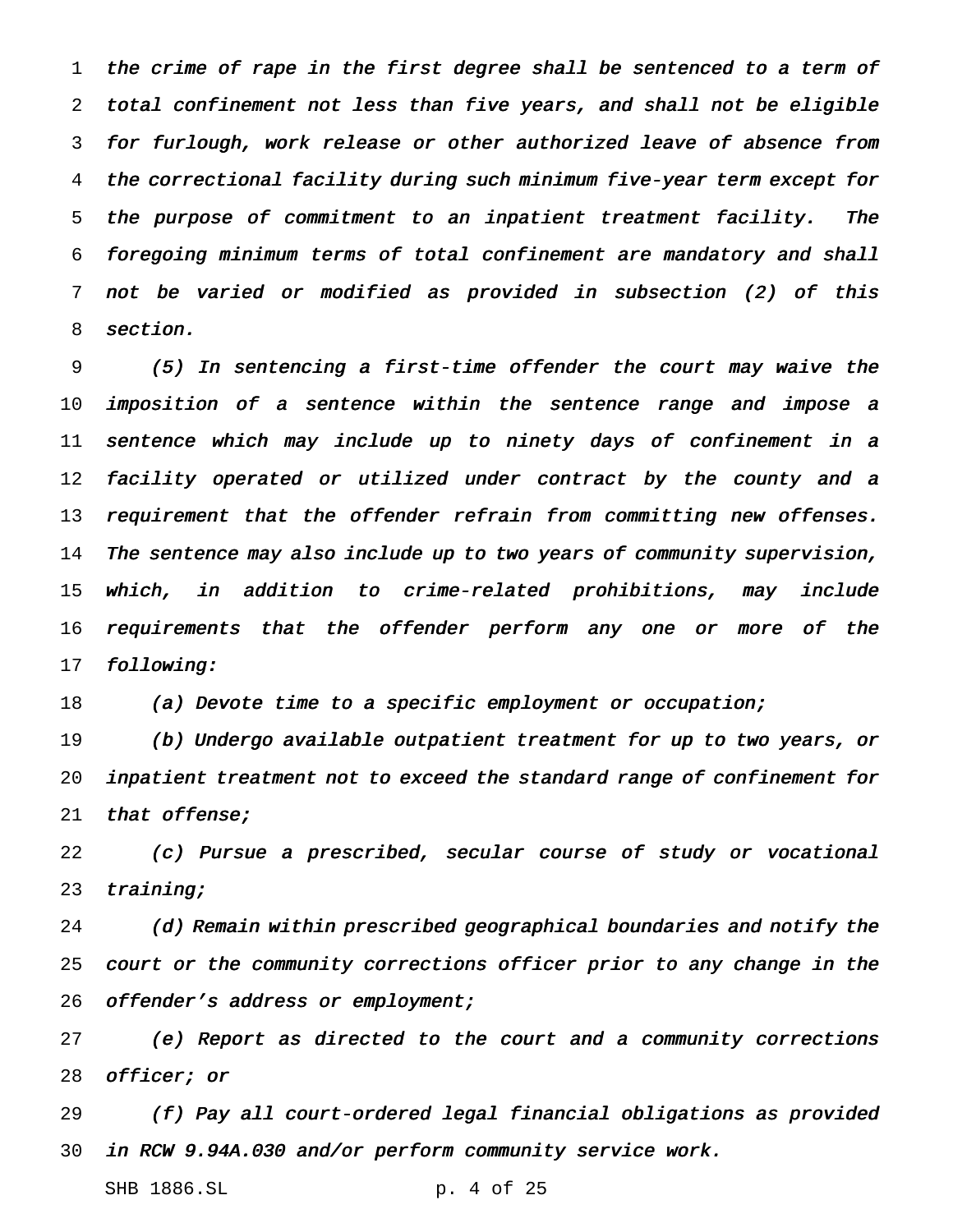(6) If <sup>a</sup> sentence range has not been established for the defendant's crime, the court shall impose <sup>a</sup> determinate sentence which may include not more than one year of confinement, community service work, <sup>a</sup> term of community supervision not to exceed one year, and/or other legal financial obligations. The court may impose <sup>a</sup> sentence which provides more than one year of confinement if the court finds, considering the purpose of this chapter, that there are substantial and compelling reasons justifying an exceptional sentence.

 (7)(a)(i) When an offender is convicted of <sup>a</sup> sex offense other than <sup>a</sup> violation of RCW 9A.44.050 or <sup>a</sup> sex offense that is also <sup>a</sup> serious violent offense and has no prior convictions for <sup>a</sup> sex offense or any 12 other felony sex offenses in this or any other state, the sentencing court, on its own motion or the motion of the state or the defendant, may order an examination to determine whether the defendant is amenable to treatment.

 The report of the examination shall include at <sup>a</sup> minimum the following: The defendant's version of the facts and the official 18 version of the facts, the defendant's offense history, an assessment of problems in addition to alleged deviant behaviors, the offender's social and employment situation, and other evaluation measures used. The report shall set forth the sources of the evaluator's information. The examiner shall assess and report regarding the defendant's amenability to treatment and relative risk to the community. <sup>A</sup> proposed treatment plan shall be provided and shall include, at <sup>a</sup> minimum:

26 (A) Frequency and type of contact between offender and therapist; (B) Specific issues to be addressed in the treatment and description of planned treatment modalities;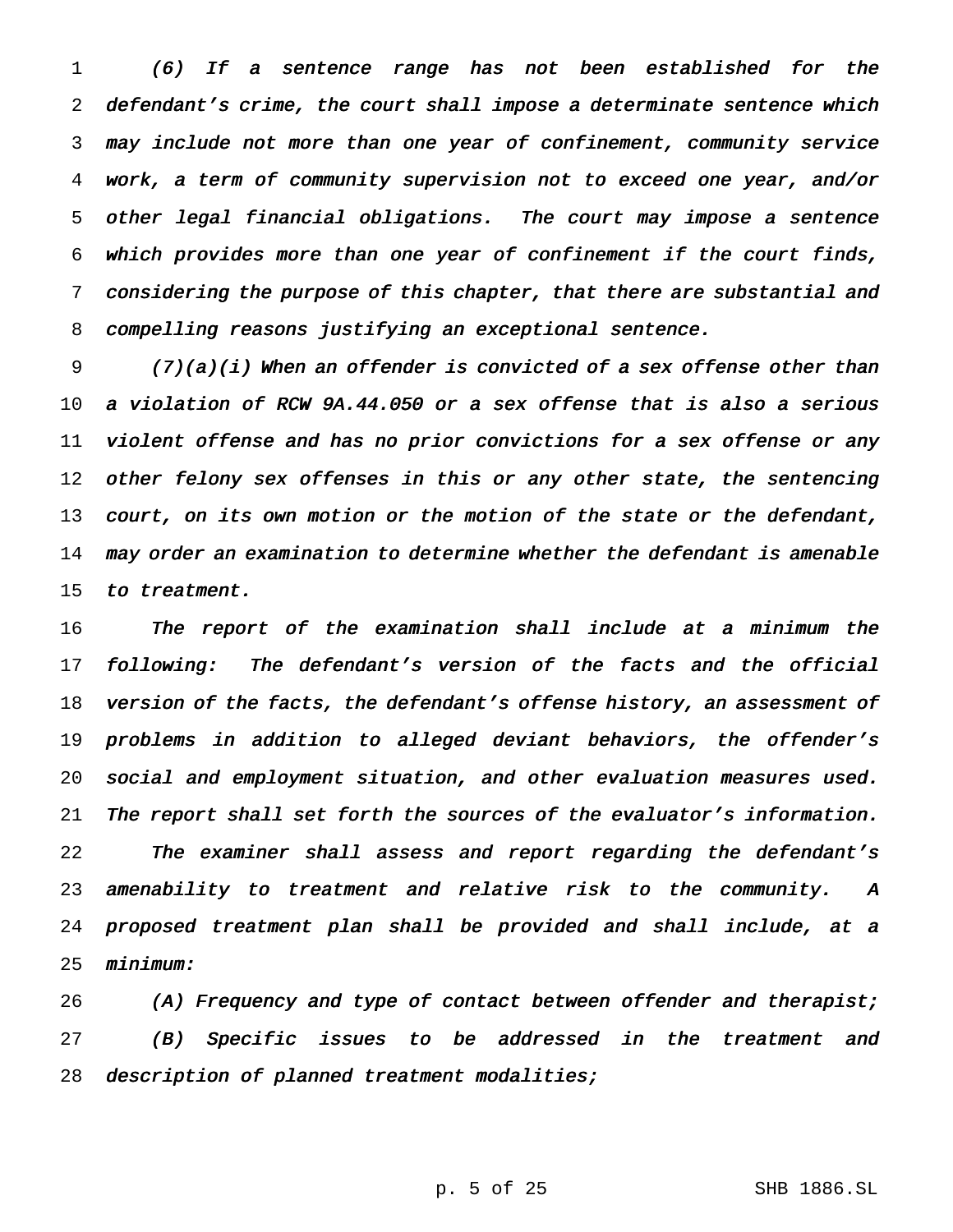(C) Monitoring plans, including any requirements regarding living conditions, lifestyle requirements, and monitoring by family members 3 and others;

(D) Anticipated length of treatment; and

(E) Recommended crime-related prohibitions.

 The court on its own motion may order, or on <sup>a</sup> motion by the state shall order, <sup>a</sup> second examination regarding the offender's amenability to treatment. The evaluator shall be selected by the party making the motion. The defendant shall pay the cost of any second examination ordered unless the court finds the defendant to be indigent in which 11 case the state shall pay the cost.

12 (ii) After receipt of the reports, the court shall consider whether 13 the offender and the community will benefit from use of this special sexual offender sentencing alternative and consider the victim's opinion whether the offender should receive <sup>a</sup> treatment disposition under this subsection. If the court determines that this special sex 17 offender sentencing alternative is appropriate, the court shall then 18 impose a sentence within the sentence range. If this sentence is less 19 than eight years of confinement, the court may suspend the execution of the sentence and impose the following conditions of suspension:

 (A) The court shall place the defendant on community supervision for the length of the suspended sentence or three years, whichever is 23 greater; and

 (B) The court shall order treatment for any period up to three years in duration. The court in its discretion shall order outpatient sex offender treatment or inpatient sex offender treatment, if available. <sup>A</sup> community mental health center may not be used for such treatment unless it has an appropriate program designed for sex 29 offender treatment. The offender shall not change sex offender treatment providers or treatment conditions without first notifying the SHB 1886.SL p. 6 of 25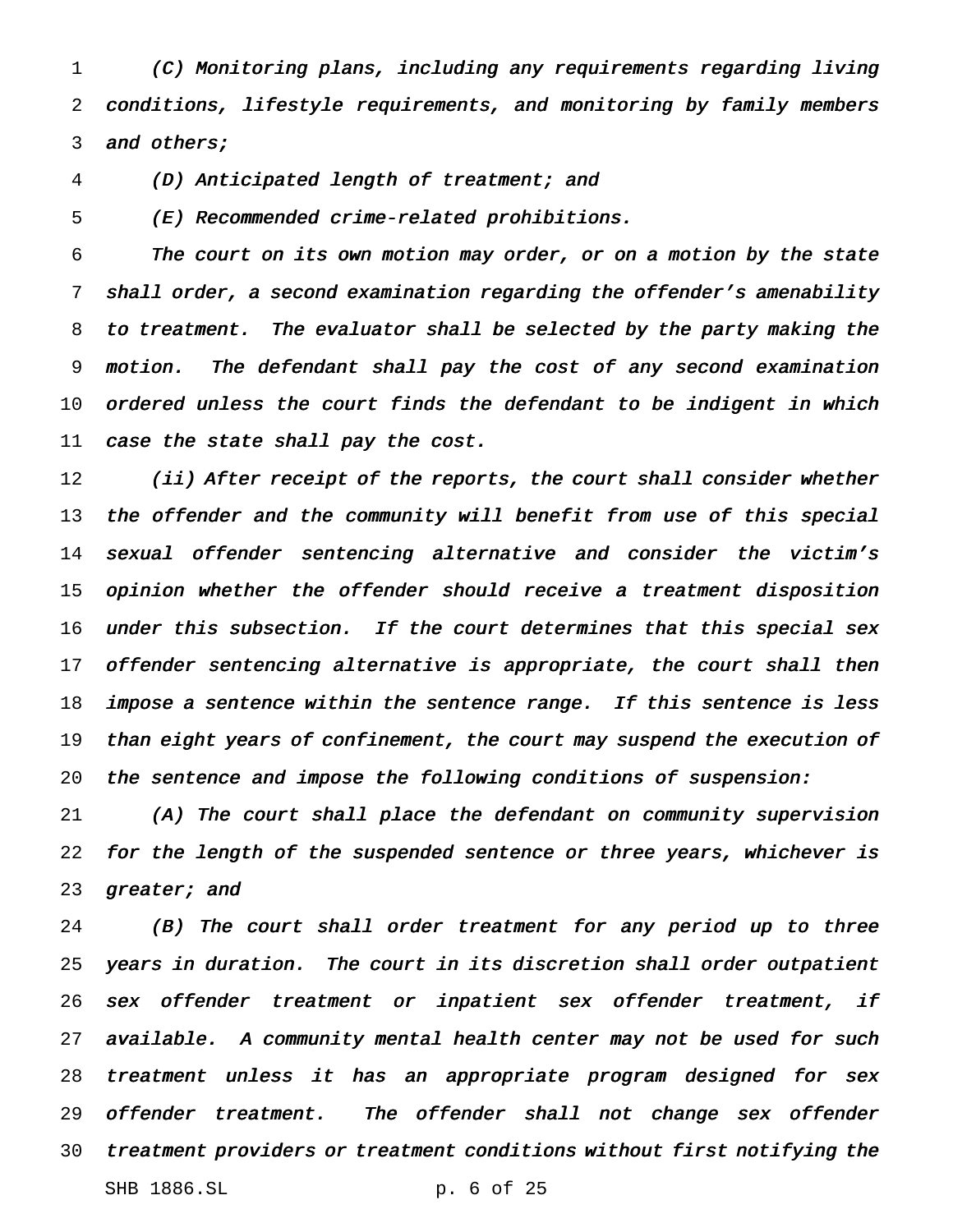prosecutor, the community corrections officer, and the court, and shall not change providers without court approval after <sup>a</sup> hearing if the prosecutor or community corrections officer object to the change. In addition, as conditions of the suspended sentence, the court may impose other sentence conditions including up to six months of confinement, not to exceed the sentence range of confinement for that offense, crime-related prohibitions, and requirements that the offender perform any one or more of the following:

(I) Devote time to <sup>a</sup> specific employment or occupation;

 (II) Remain within prescribed geographical boundaries and notify the court or the community corrections officer prior to any change in 12 the offender's address or employment;

 (III) Report as directed to the court and <sup>a</sup> community corrections officer;

 (IV) Pay all court-ordered legal financial obligations as provided in RCW 9.94A.030, perform community service work, or any combination 17 thereof; or

 (V) Make recoupment to the victim for the cost of any counseling 19 required as a result of the offender's crime.

 (iii) The sex offender therapist shall submit quarterly reports on the defendant's progress in treatment to the court and the parties. The report shall reference the treatment plan and include at <sup>a</sup> minimum the following: Dates of attendance, defendant's compliance with requirements, treatment activities, the defendant's relative progress in treatment, and any other material as specified by the court at sentencing.

 (iv) At the time of sentencing, the court shall set <sup>a</sup> treatment termination hearing for three months prior to the anticipated date for completion of treatment. Prior to the treatment termination hearing, the treatment professional and community corrections officer shall

p. 7 of 25 SHB 1886.SL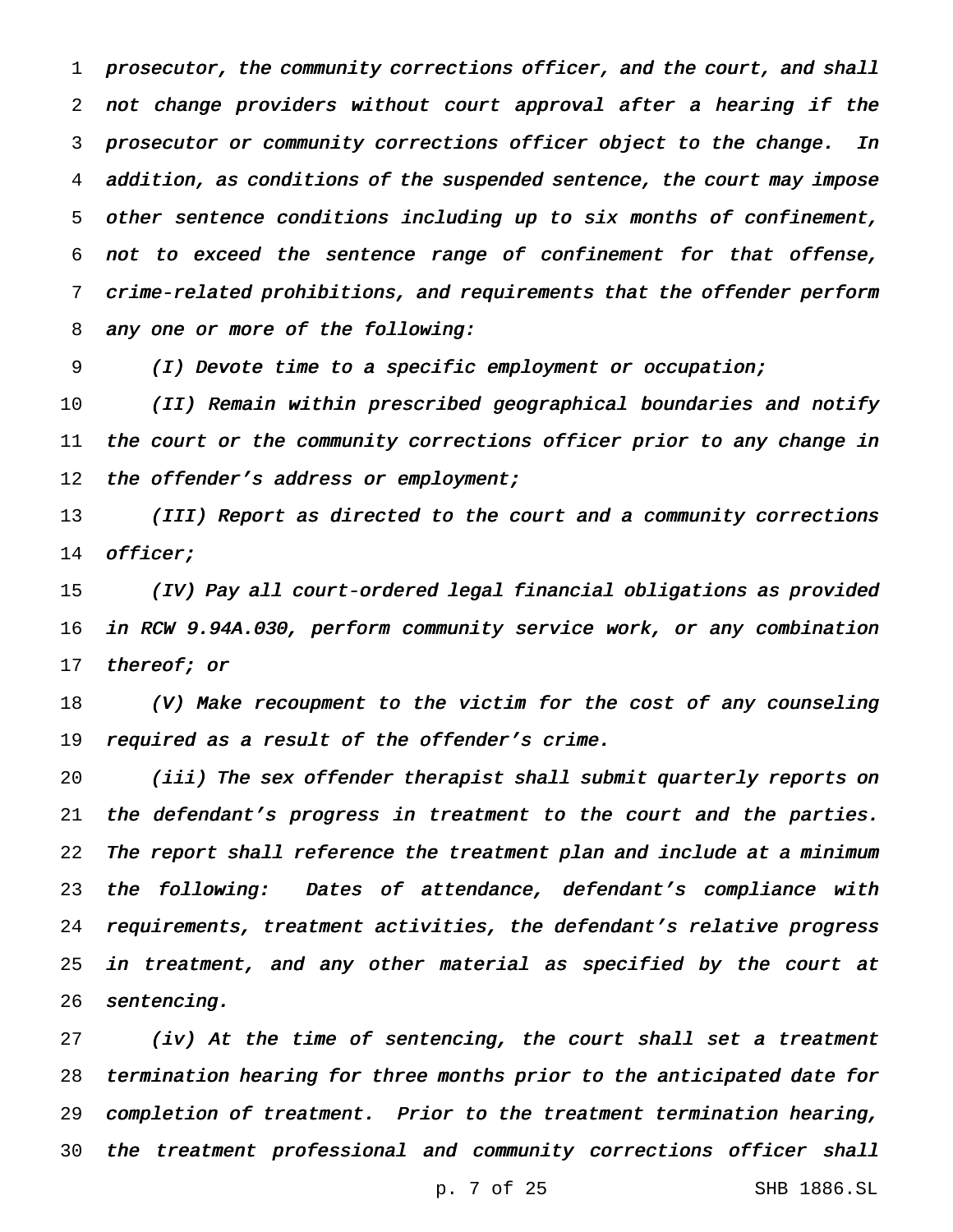submit written reports to the court and parties regarding the defendant's compliance with treatment and monitoring requirements, and recommendations regarding termination from treatment, including proposed community supervision conditions. Either party may request and the court may order another evaluation regarding the advisability of termination from treatment. The defendant shall pay the cost of any additional evaluation ordered unless the court finds the defendant to be indigent in which case the state shall pay the cost. At the treatment termination hearing the court may: (A) Modify conditions of 10 community supervision, and either  $(B)$  terminate treatment, or  $(C)$  extend treatment for up to the remaining period of community supervision.

 (v) The court may revoke the suspended sentence at any time during the period of community supervision and order execution of the sentence 15 if: (A) The defendant violates the conditions of the suspended sentence, or (B) the court finds that the defendant is failing to make satisfactory progress in treatment. All confinement time served during the period of community supervision shall be credited to the offender 19 if the suspended sentence is revoked.

 (vi) After July 1, 1991, examinations and treatment ordered pursuant to this subsection shall only be conducted by sex offender treatment providers certified by the department of health pursuant to chapter 18.155 RCW.

 For purposes of this subsection, "victim" means any person who has sustained emotional, psychological, physical, or financial injury to person or property as <sup>a</sup> result of the crime charged. "Victim" also means <sup>a</sup> parent or guardian of <sup>a</sup> victim who is <sup>a</sup> minor child unless the parent or guardian is the perpetrator of the offense.

 (b) When an offender is convicted of any felony sex offense committed before July 1, 1987, and is sentenced to <sup>a</sup> term of SHB 1886.SL p. 8 of 25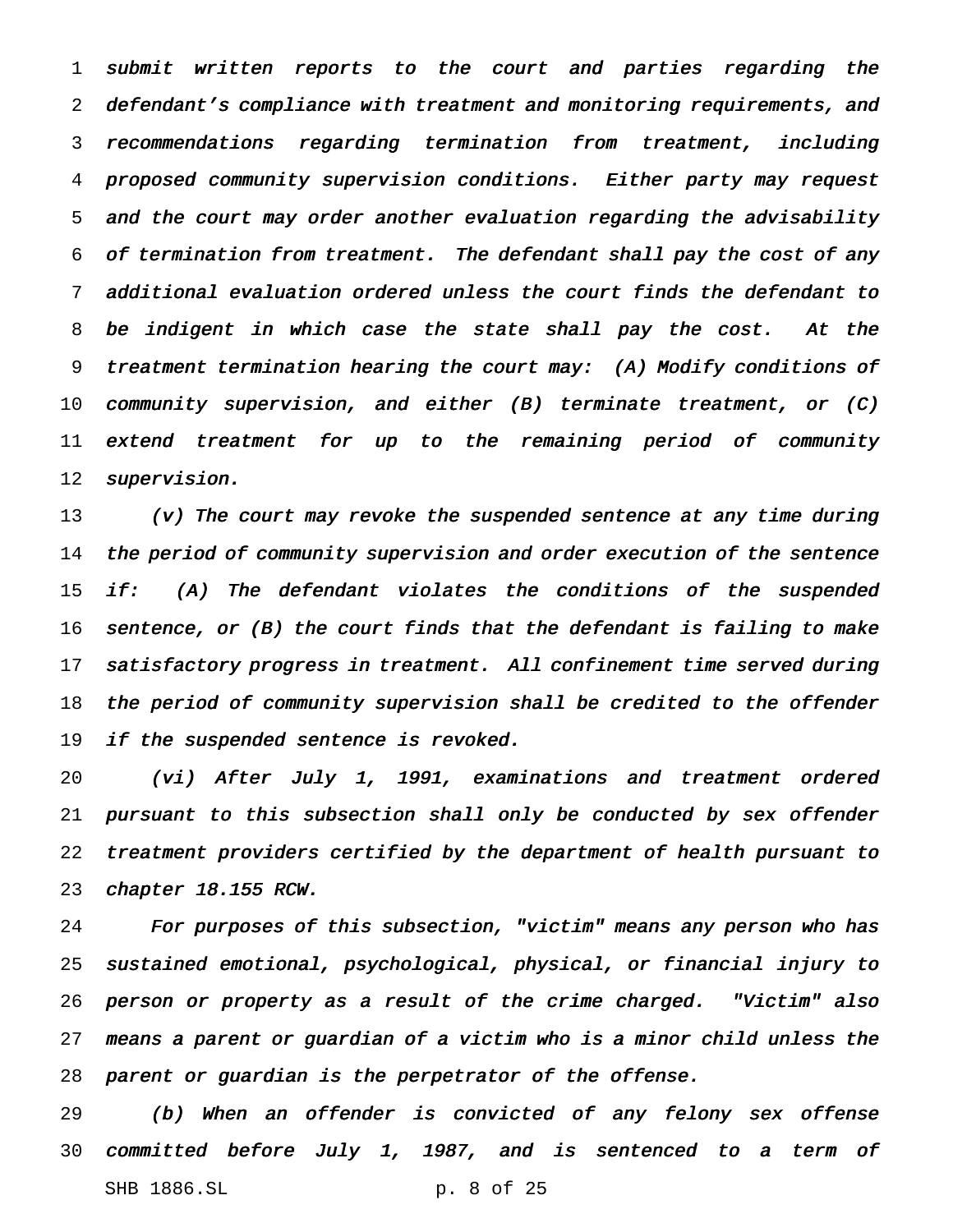confinement of more than one year but less than six years, the sentencing court may, on its own motion or on the motion of the offender or the state, order the offender committed for up to thirty days to the custody of the secretary of social and health services for evaluation and report to the court on the offender's amenability to treatment at these facilities. If the secretary of social and health services cannot begin the evaluation within thirty days of the court's order of commitment, the offender shall be transferred to the state for confinement pending an opportunity to be evaluated at the appropriate facility. The court shall review the reports and may order that the term of confinement imposed be served in the sexual offender treatment 12 program at the location determined by the secretary of social and 13 health services or the secretary's designee, only if the report 14 indicates that the offender is amenable to the treatment program 15 provided at these facilities. The offender shall be transferred to the state pending placement in the treatment program. Any offender who has escaped from the treatment program shall be referred back to the 18 sentencing court.

19 If the offender does not comply with the conditions of the treatment program, the secretary of social and health services may 21 refer the matter to the sentencing court. The sentencing court shall commit the offender to the department of corrections to serve the balance of the term of confinement.

24 If the offender successfully completes the treatment program before the expiration of the term of confinement, the court may convert the balance of confinement to community supervision and may place conditions on the offender including crime-related prohibitions and requirements that the offender perform any one or more of the following:

(i) Devote time to <sup>a</sup> specific employment or occupation;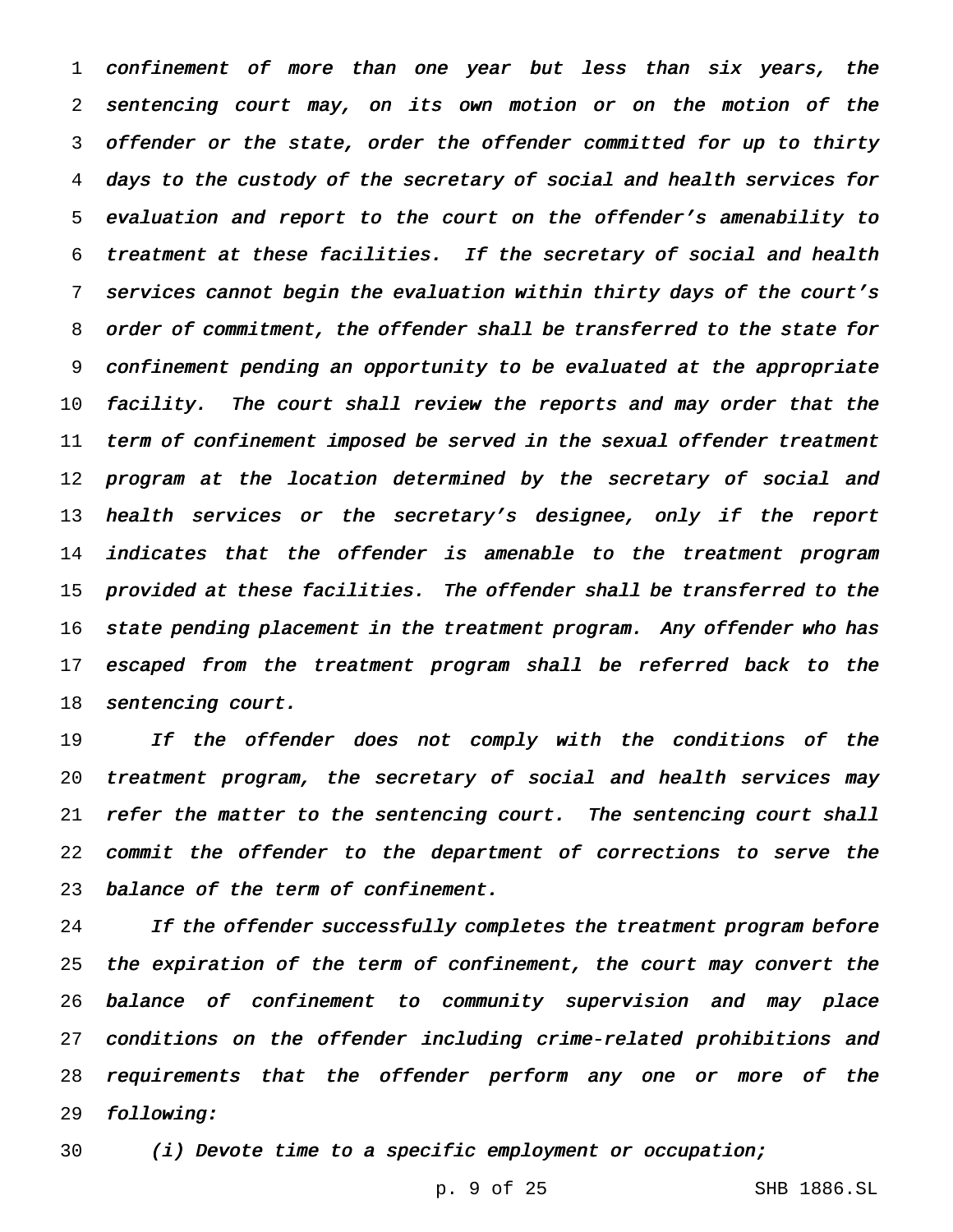(ii) Remain within prescribed geographical boundaries and notify the court or the community corrections officer prior to any change in the offender's address or employment;

 (iii) Report as directed to the court and <sup>a</sup> community corrections officer;

(iv) Undergo available outpatient treatment.

 If the offender violates any of the terms of community supervision, the court may order the offender to serve out the balance of the community supervision term in confinement in the custody of the 10 department of corrections.

 After June 30, 1993, this subsection (b) shall cease to have effect.

 (c) When an offender commits any felony sex offense on or after July 1, 1987, and is sentenced to <sup>a</sup> term of confinement of more than one year but less than six years, the sentencing court may, on its own motion or on the motion of the offender or the state, request the 17 department of corrections to evaluate whether the offender is amenable to treatment and the department may place the offender in <sup>a</sup> treatment program within <sup>a</sup> correctional facility operated by the department.

 Except for an offender who has been convicted of <sup>a</sup> violation of RCW 9A.44.040 or 9A.44.050, if the offender completes the treatment program before the expiration of his term of confinement, the department of corrections may request the court to convert the balance of confinement to community supervision and to place conditions on the offender including crime-related prohibitions and requirements that the offender perform any one or more of the following:

(i) Devote time to <sup>a</sup> specific employment or occupation;

 (ii) Remain within prescribed geographical boundaries and notify the court or the community corrections officer prior to any change in 30 the offender's address or employment;

SHB 1886.SL p. 10 of 25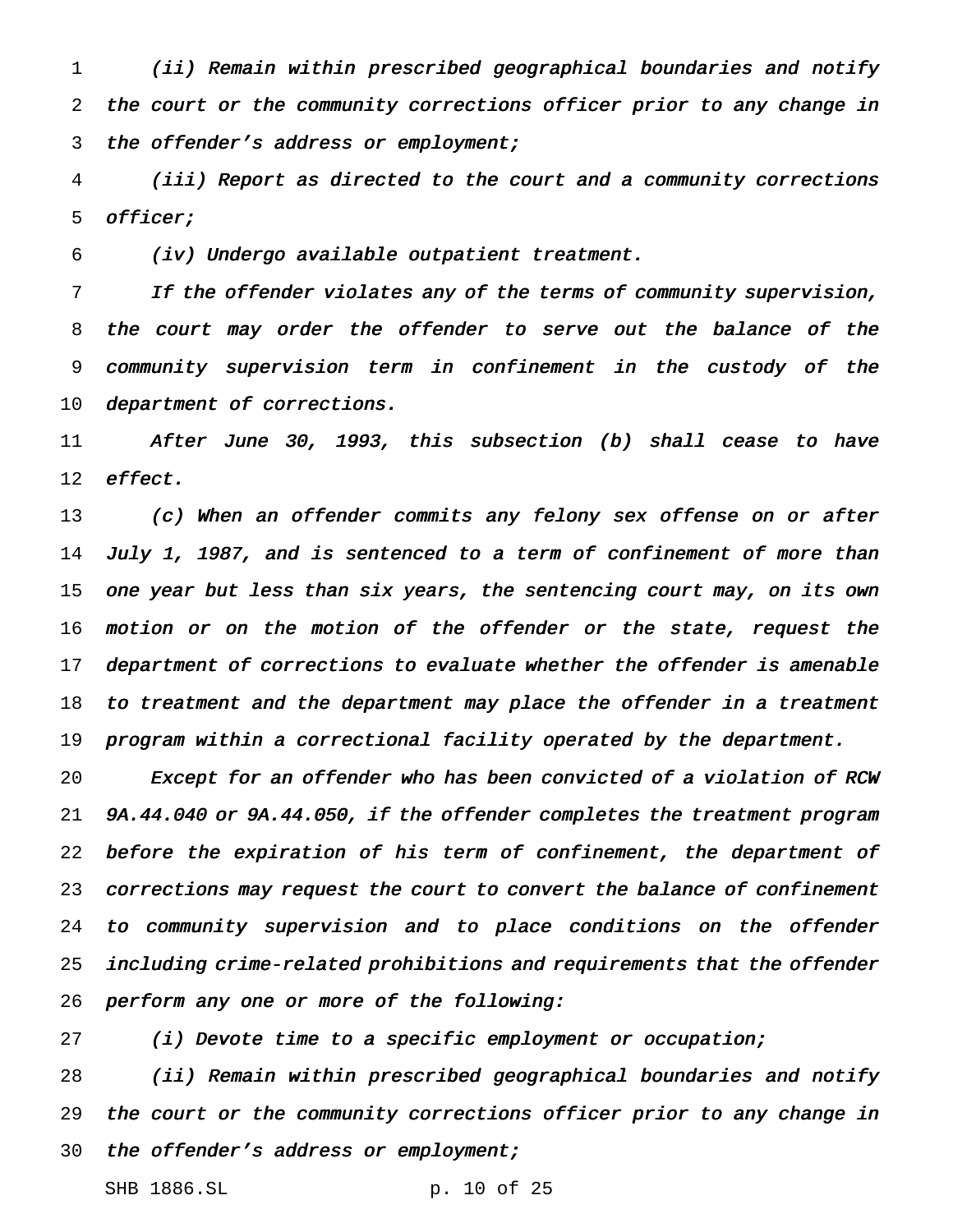(iii) Report as directed to the court and <sup>a</sup> community corrections officer;

(iv) Undergo available outpatient treatment.

 If the offender violates any of the terms of his community supervision, the court may order the offender to serve out the balance of his community supervision term in confinement in the custody of the department of corrections.

 Nothing in (c) of this subsection shall confer eligibility for such programs for offenders convicted and sentenced for <sup>a</sup> sex offense committed prior to July 1, 1987. This subsection (c) does not apply to 11 any crime committed after July 1, 1990.

12 (d) Offenders convicted and sentenced for a sex offense committed 13 prior to July 1, 1987, may, subject to available funds, request an 14 evaluation by the department of corrections to determine whether they 15 are amenable to treatment. If the offender is determined to be amenable to treatment, the offender may request placement in <sup>a</sup> treatment program within <sup>a</sup> correctional facility operated by the department. Placement in such treatment program is subject to available funds.

 (8)(a) When <sup>a</sup> court sentences <sup>a</sup> person to <sup>a</sup> term of total confinement to the custody of the department of corrections for an offense categorized as <sup>a</sup> sex offense or <sup>a</sup> serious violent offense committed after July 1, 1988, but before July 1, 1990, assault in the second degree, any crime against <sup>a</sup> person where it is determined in accordance with RCW 9.94A.125 that the defendant or an accomplice was armed with <sup>a</sup> deadly weapon at the time of commission, or any felony 27 offense under chapter 69.50 or 69.52 RCW, committed on or after July 1, 1988, the court shall in addition to the other terms of the sentence, sentence the offender to <sup>a</sup> one-year term of community placement beginning either upon completion of the term of confinement or at such

p. 11 of 25 SHB 1886.SL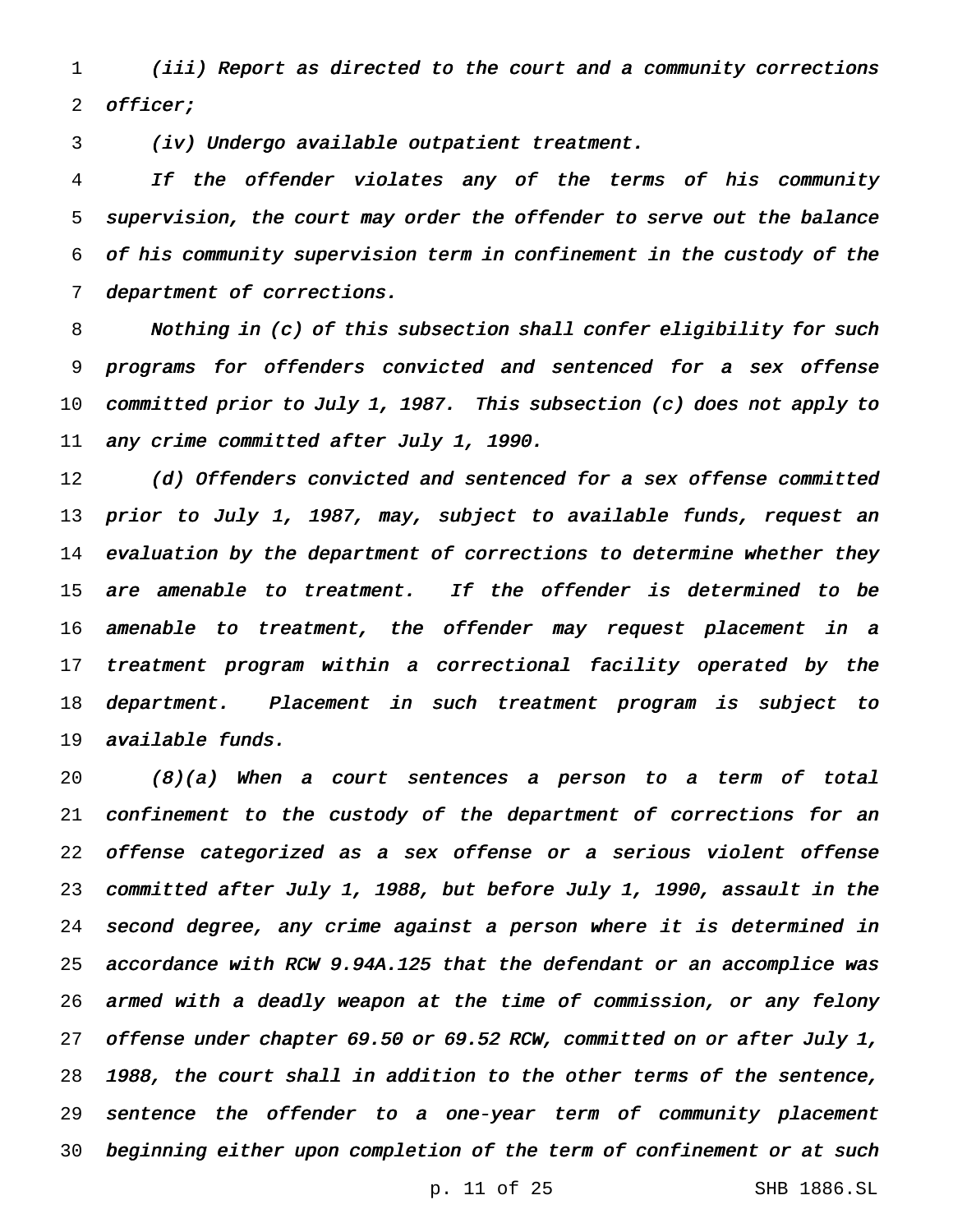time as the offender is transferred to community custody in lieu of earned early release in accordance with RCW 9.94A.150 (1) and (2). When the court sentences an offender under this subsection to the statutory maximum period of confinement then the community placement portion of the sentence shall consist entirely of such community custody to which the offender may become eligible, in accordance with RCW 9.94A.150 (1) and (2). Any period of community custody actually served shall be credited against the community placement portion of the sentence.

 (b) When <sup>a</sup> court sentences <sup>a</sup> person to <sup>a</sup> term of total confinement 11 to the custody of the department of corrections for an offense categorized as <sup>a</sup> sex offense or serious violent offense committed on or 13 after July 1, 1990, or vehicular homicide or vehicular assault 14 committed after June 30, 1991, the court shall in addition to other terms of the sentence, sentence the offender to community placement for 16 two years or up to the period of earned early release awarded pursuant to RCW 9.94A.150 (1) and (2), whichever is longer. The community placement shall begin either upon completion of the term of confinement 19 or at such time as the offender is transferred to community custody in lieu of earned early release in accordance with RCW 9.94A.150 (1) and (2). When the court sentences an offender under this subsection to the statutory maximum period of confinement then the community placement portion of the sentence shall consist entirely of the community custody to which the offender may become eligible, in accordance with RCW 9.94A.150 (1) and (2). Any period of community custody actually served shall be credited against the community placement portion of the 27 sentence. Unless a condition is waived by the court, the terms of community placement for offenders sentenced pursuant to this section shall include the following conditions:

SHB 1886.SL p. 12 of 25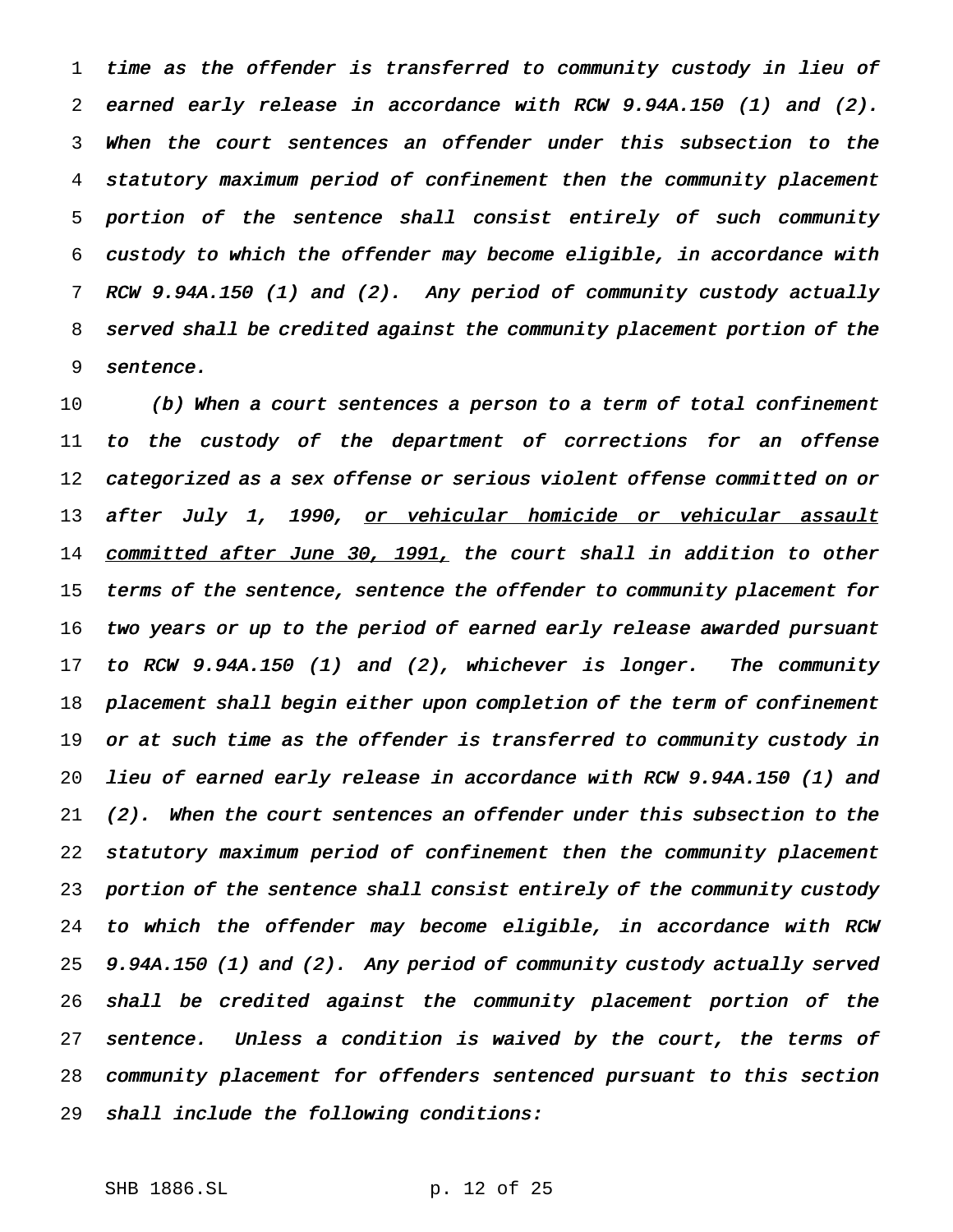(i) The offender shall report to and be available for contact with the assigned community corrections officer as directed;

 (ii) The offender shall work at department of corrections-approved education, employment, and/or community service;

 (iii) The offender shall not consume controlled substances except pursuant to lawfully issued prescriptions;

 (iv) An offender in community custody shall not unlawfully possess 8 controlled substances; ((and))

 (v) The offender shall pay supervision fees as determined by the 10 department of corrections; and

11 (vi) Any condition required by section 2 of this act.

 (c) The court may also order any of the following special conditions:

 (i) The offender shall remain within, or outside of, <sup>a</sup> specified geographical boundary;

 (ii) The offender shall not have direct or indirect contact with 17 the victim of the crime or a specified class of individuals;

 (iii) The offender shall participate in crime-related treatment or counseling services;

20 (iv) The offender shall not consume alcohol;

 (v) The residence location and living arrangements of a sex offender shall be subject to the prior approval of the department of corrections; or

 (vi) The offender shall comply with any crime-related prohibitions. (d) Prior to transfer to, or during, community placement, any conditions of community placement may be removed or modified so as not 27 to be more restrictive by the sentencing court, upon recommendation of the department of corrections.

 (9) If the court imposes <sup>a</sup> sentence requiring confinement of thirty days or less, the court may, in its discretion, specify that the

p. 13 of 25 SHB 1886.SL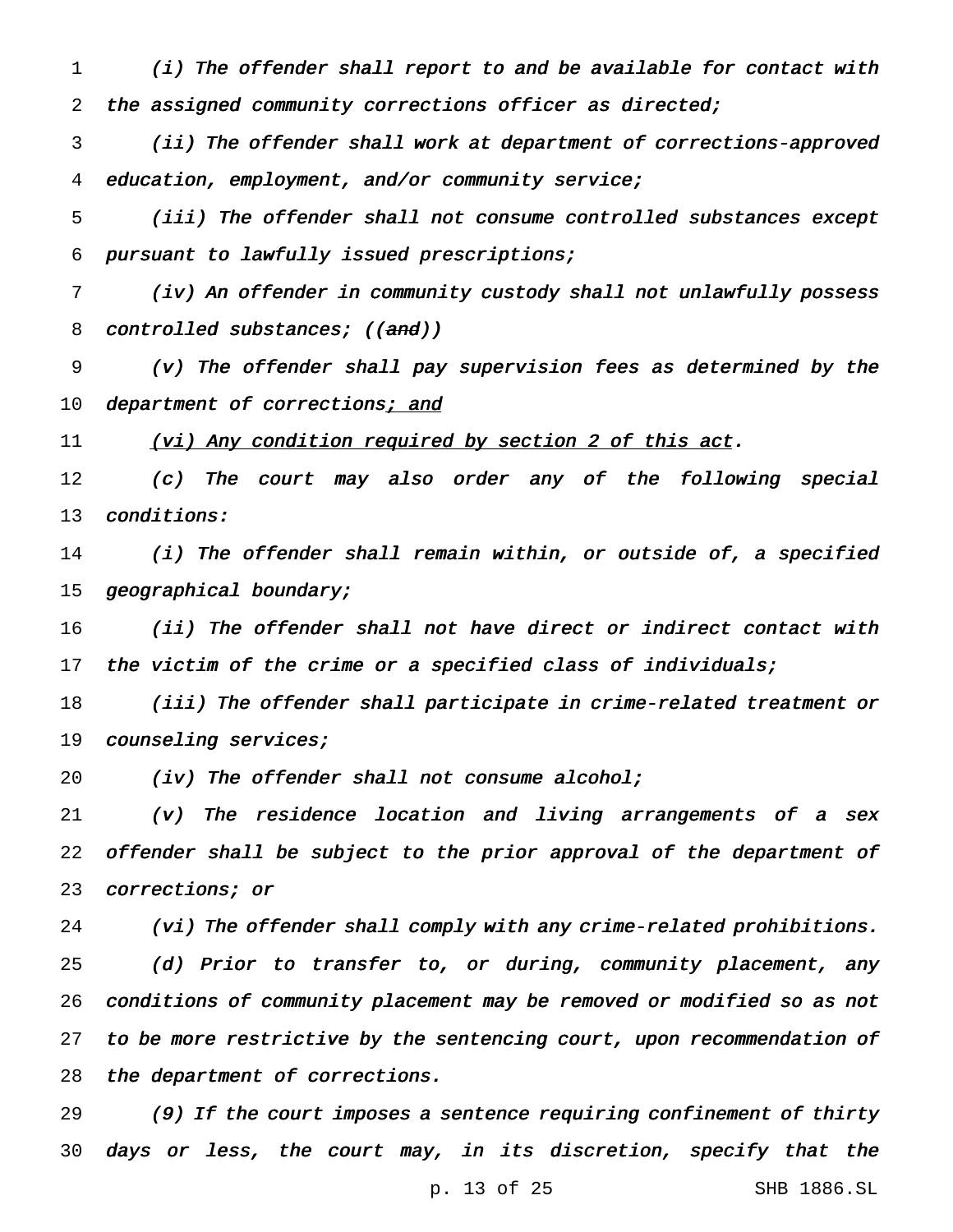sentence be served on consecutive or intermittent days. <sup>A</sup> sentence requiring more than thirty days of confinement shall be served on consecutive days. Local jail administrators may schedule court-ordered intermittent sentences as space permits.

 (10) If <sup>a</sup> sentence imposed includes payment of <sup>a</sup> legal financial obligation, the sentence shall specify the total amount of the legal financial obligation owed, and shall require the offender to pay <sup>a</sup> specified monthly sum toward that legal financial obligation. Restitution to victims shall be paid prior to any other payments of monetary obligations. Any legal financial obligation that is imposed by the court may be collected by the department, which shall deliver 12 the amount paid to the county clerk for credit. The offender's compliance with payment of legal financial obligations shall be supervised by the department. All monetary payments ordered shall be paid no later than ten years after the last date of release from confinement pursuant to <sup>a</sup> felony conviction or the date the sentence 17 was entered. Independent of the department, the party or entity to whom the legal financial obligation is owed shall have the authority to utilize any other remedies available to the party or entity to collect the legal financial obligation. Nothing in this section makes the department, the state, or any of its employees, agents, or other persons acting on their behalf liable under any circumstances for the payment of these legal financial obligations. If an order includes restitution as one of the monetary assessments, the county clerk shall make disbursements to victims named in the order.

 (11) Except as provided under RCW 9.94A.140(1) and 9.94A.142(1), <sup>a</sup> court may not impose <sup>a</sup> sentence providing for <sup>a</sup> term of confinement or community supervision or community placement which exceeds the statutory maximum for the crime as provided in chapter 9A.20 RCW.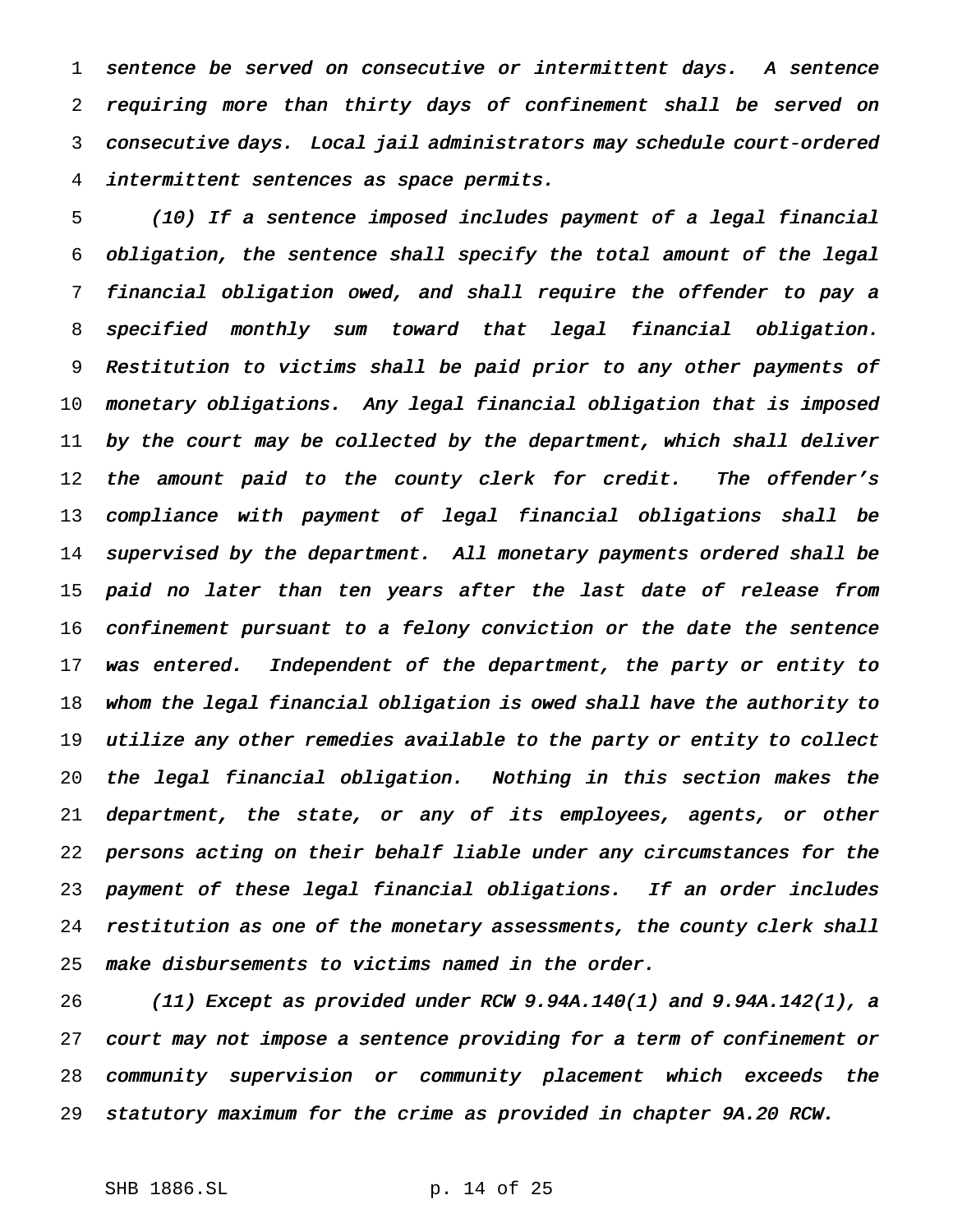(12) All offenders sentenced to terms involving community supervision, community service, community placement, or legal financial obligation shall be under the supervision of the secretary of the department of corrections or such person as the secretary may designate and shall follow explicitly the instructions of the secretary including reporting as directed to <sup>a</sup> community corrections officer, remaining within prescribed geographical boundaries, and notifying the community corrections officer of any change in the offender's address or employment.

10 (13) The sentencing court shall give the offender credit for all confinement time served before the sentencing if that confinement was 12 solely in regard to the offense for which the offender is being 13 sentenced.

 (14) <sup>A</sup> departure from the standards in RCW 9.94A.400 (1) and (2) governing whether sentences are to be served consecutively or concurrently is an exceptional sentence subject to the limitations in subsections (2) and (3) of this section, and may be appealed by the defendant or the state as set forth in RCW 9.94A.210 (2) through (6). (15) The court shall order restitution whenever the offender is convicted of <sup>a</sup> felony that results in injury to any person or damage to or loss of property, whether the offender is sentenced to confinement or placed under community supervision, unless extraordinary circumstances exist that make restitution inappropriate in the court's judgment. The court shall set forth the extraordinary circumstances in the record if it does not order restitution.

 (16) As <sup>a</sup> part of any sentence, the court may impose and enforce an 27 order that relates directly to the circumstances of the crime for which the offender has been convicted, prohibiting the offender from having any contact with other specified individuals or <sup>a</sup> specific class of individuals for <sup>a</sup> period not to exceed the maximum allowable sentence

p. 15 of 25 SHB 1886.SL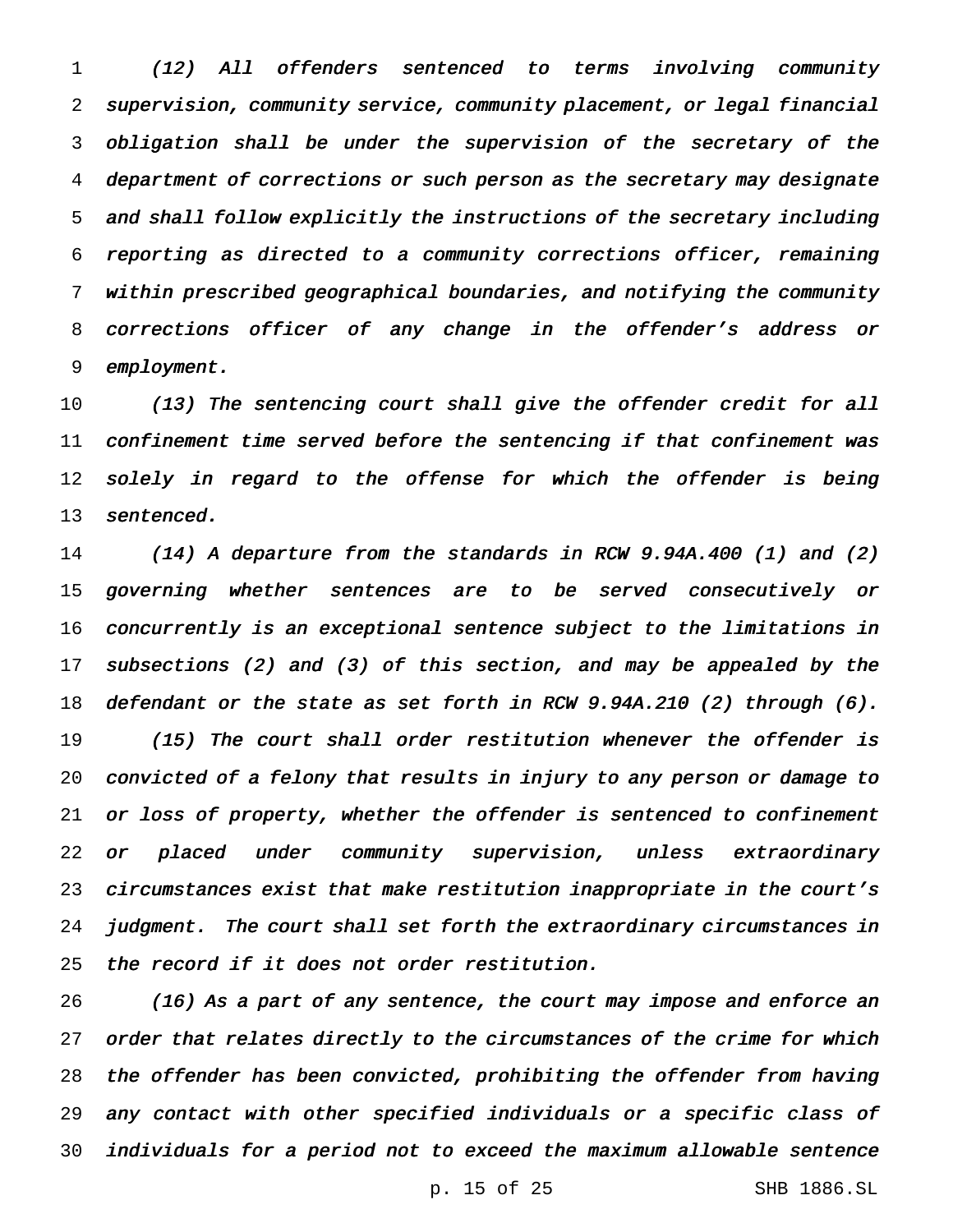for the crime, regardless of the expiration of the offender's term of community supervision or community placement.

 (17) In any sentence of partial confinement, the court may require the defendant to serve the partial confinement in work release or in <sup>a</sup> program of home detention.

 (18) All court-ordered legal financial obligations collected by the department and remitted to the county clerk shall be credited and paid where restitution is ordered. Restitution shall be paid prior to any other payments of monetary obligations.

**\*Sec. 3 was vetoed, see message at end of chapter.**

 **Sec. 4.** RCW 9.94A.030 and 1990 c 3 s 602 are each amended to read as follows:

 Unless the context clearly requires otherwise, the definitions in this section apply throughout this chapter.

 (1) "Collect," or any derivative thereof, "collect and remit," or "collect and deliver," when used with reference to the department of corrections, means that the department is responsible for monitoring and enforcing the offender's sentence with regard to the legal financial obligation, receiving payment thereof from the offender, and, consistent with current law, delivering daily the entire payment to the superior court clerk without depositing it in a departmental account.

(2) "Commission" means the sentencing guidelines commission.

 (3) "Community corrections officer" means an employee of the department who is responsible for carrying out specific duties in supervision of sentenced offenders and monitoring of sentence conditions.

 (4) "Community custody" means that portion of an inmate's sentence of confinement in lieu of earned early release time served in the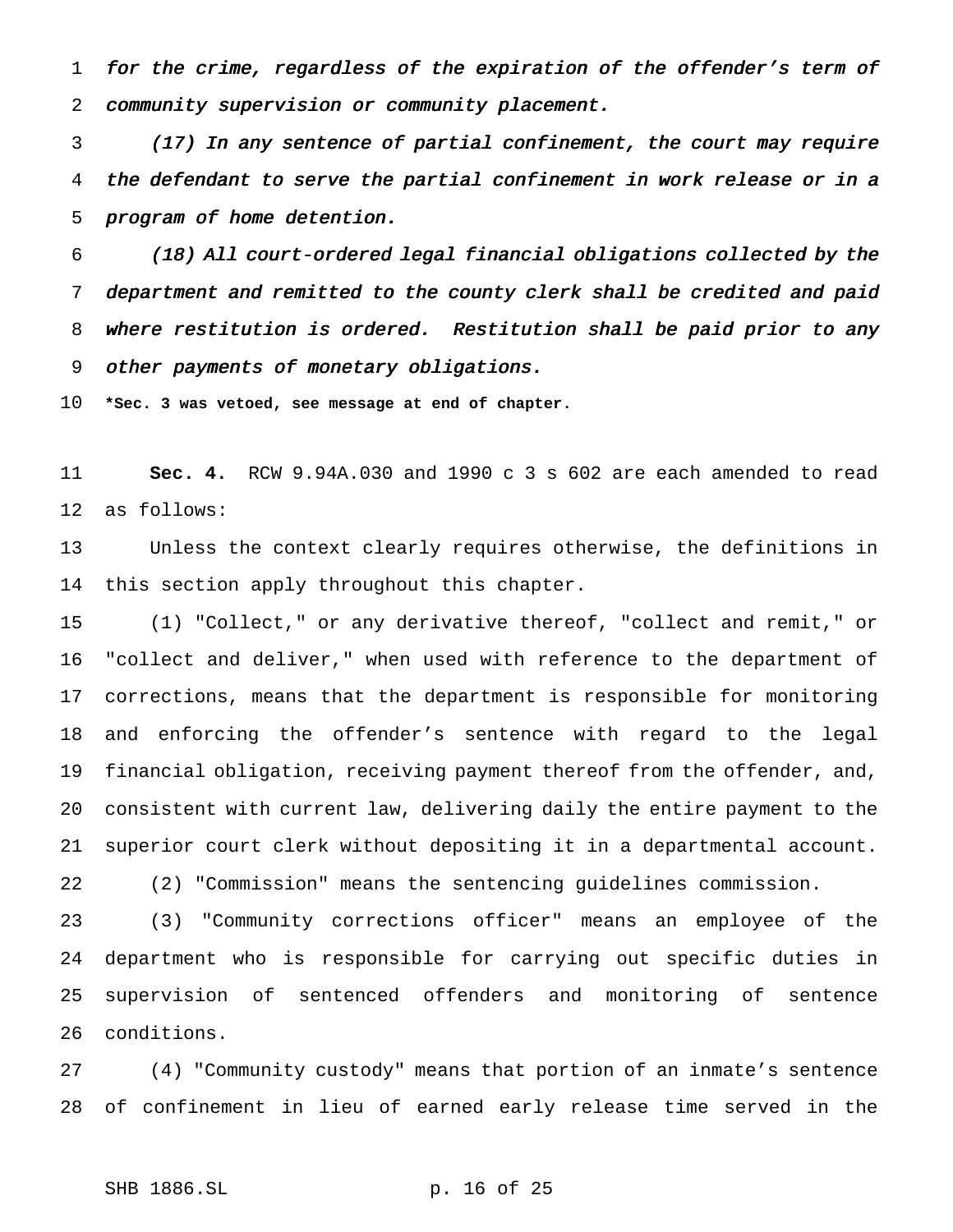community subject to controls placed on the inmate's movement and activities by the department of corrections.

 (5) "Community placement" means that period during which the offender is subject to the conditions of community custody and/or postrelease supervision, which begins either upon completion of the term of confinement (postrelease supervision) or at such time as the offender is transferred to community custody in lieu of earned early release. Community placement may consist of entirely community custody, entirely postrelease supervision, or a combination of the two. (6) "Community service" means compulsory service, without compensation, performed for the benefit of the community by the offender.

 (7) "Community supervision" means a period of time during which a convicted offender is subject to crime-related prohibitions and other 15 sentence conditions imposed by a court pursuant to this chapter ((by a 16 court)) or section 2 of this act. For first-time offenders, the supervision may include crime-related prohibitions and other conditions imposed pursuant to RCW 9.94A.120(5). For purposes of the interstate compact for out-of-state supervision of parolees and probationers, RCW 9.95.270, community supervision is the functional equivalent of probation and should be considered the same as probation by other states.

 (8) "Confinement" means total or partial confinement as defined in this section.

 (9) "Conviction" means an adjudication of guilt pursuant to Titles 10 or 13 RCW and includes a verdict of guilty, a finding of guilty, and acceptance of a plea of guilty.

 (10) "Court-ordered legal financial obligation" means a sum of money that is ordered by a superior court of the state of Washington for legal financial obligations which may include restitution to the

p. 17 of 25 SHB 1886.SL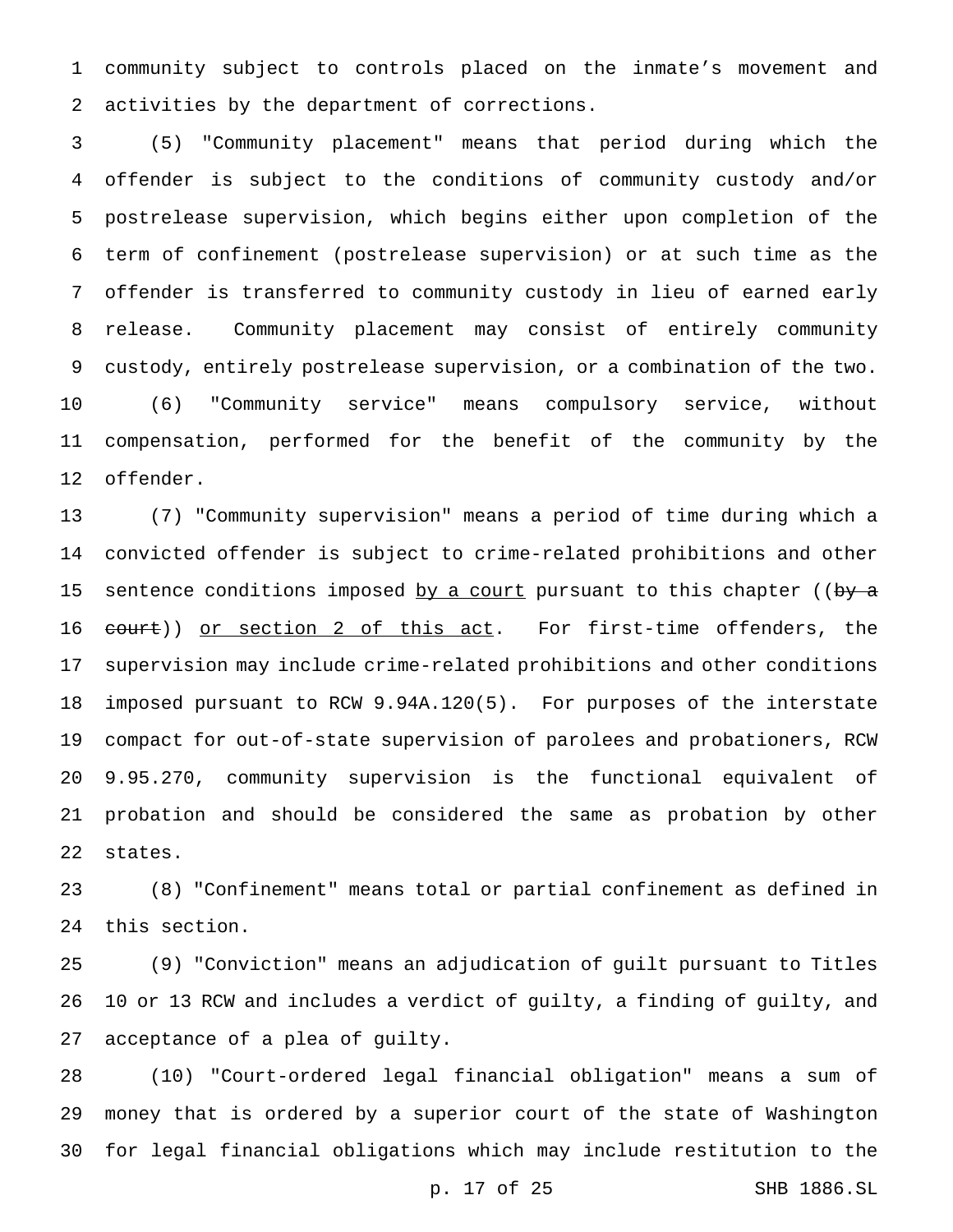victim, statutorily imposed crime victims' compensation fees as assessed pursuant to RCW 7.68.035, court costs, county or interlocal drug funds, court-appointed attorneys' fees, and costs of defense, fines, and any other financial obligation that is assessed to the offender as a result of a felony conviction.

 (11) "Crime-related prohibition" means an order of a court prohibiting conduct that directly relates to the circumstances of the crime for which the offender has been convicted, and shall not be construed to mean orders directing an offender affirmatively to participate in rehabilitative programs or to otherwise perform affirmative conduct.

 (12)(a) "Criminal history" means the list of a defendant's prior convictions, whether in this state, in federal court, or elsewhere. The history shall include, where known, for each conviction (i) whether the defendant has been placed on probation and the length and terms 16 thereof; and (ii) whether the defendant has been incarcerated and the length of incarceration.

 (b) "Criminal history" shall always include juvenile convictions for sex offenses and shall also include a defendant's other prior convictions in juvenile court if: (i) The conviction was for an offense which is a felony or a serious traffic offense and is criminal 22 history as defined in RCW  $13.40.020(6)(a)$ ; (ii) the defendant was 23 fifteen years of age or older at the time the offense was committed; and (iii) with respect to prior juvenile class B and C felonies or serious traffic offenses, the defendant was less than twenty-three years of age at the time the offense for which he or she is being sentenced was committed.

(13) "Department" means the department of corrections.

 (14) "Determinate sentence" means a sentence that states with exactitude the number of actual years, months, or days of total SHB 1886.SL p. 18 of 25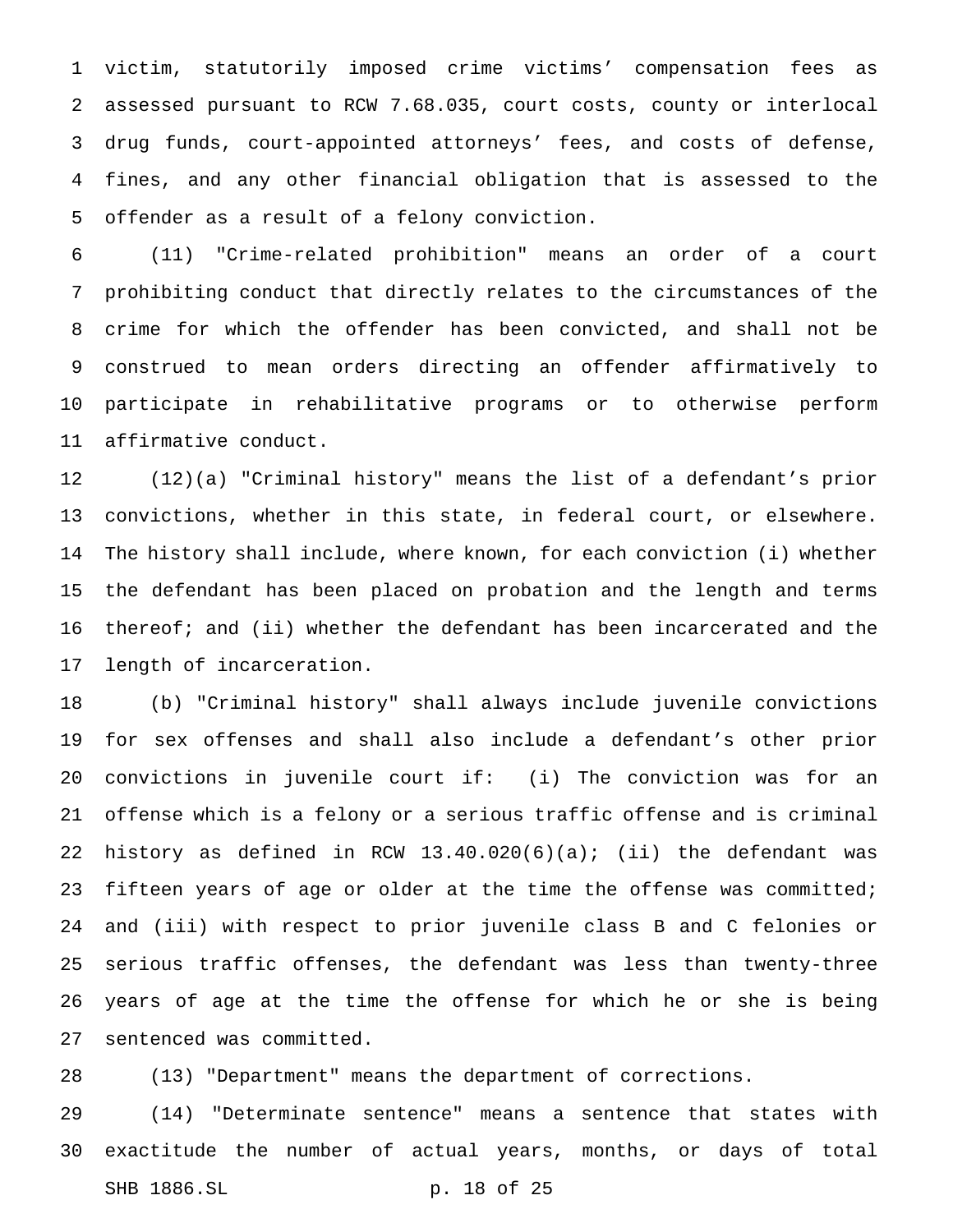confinement, of partial confinement, of community supervision, the number of actual hours or days of community service work, or dollars or terms of a legal financial obligation. The fact that an offender through "earned early release" can reduce the actual period of confinement shall not affect the classification of the sentence as a determinate sentence.

 (15) "Disposable earnings" means that part of the earnings of an individual remaining after the deduction from those earnings of any amount required by law to be withheld. For the purposes of this definition, "earnings" means compensation paid or payable for personal services, whether denominated as wages, salary, commission, bonuses, or otherwise, and, notwithstanding any other provision of law making the payments exempt from garnishment, attachment, or other process to satisfy a court-ordered legal financial obligation, specifically includes periodic payments pursuant to pension or retirement programs, or insurance policies of any type, but does not include payments made under Title 50 RCW, except as provided in RCW 50.40.020 and 50.40.050, or Title 74 RCW.

(16) "Drug offense" means:

 (a) Any felony violation of chapter 69.50 RCW except possession of a controlled substance (RCW 69.50.401(d)) or forged prescription for a controlled substance (RCW 69.50.403);

 (b) Any offense defined as a felony under federal law that relates to the possession, manufacture, distribution, or transportation of a controlled substance; or

 (c) Any out-of-state conviction for an offense that under the laws of this state would be a felony classified as a drug offense under (a) of this subsection.

(17) "Escape" means: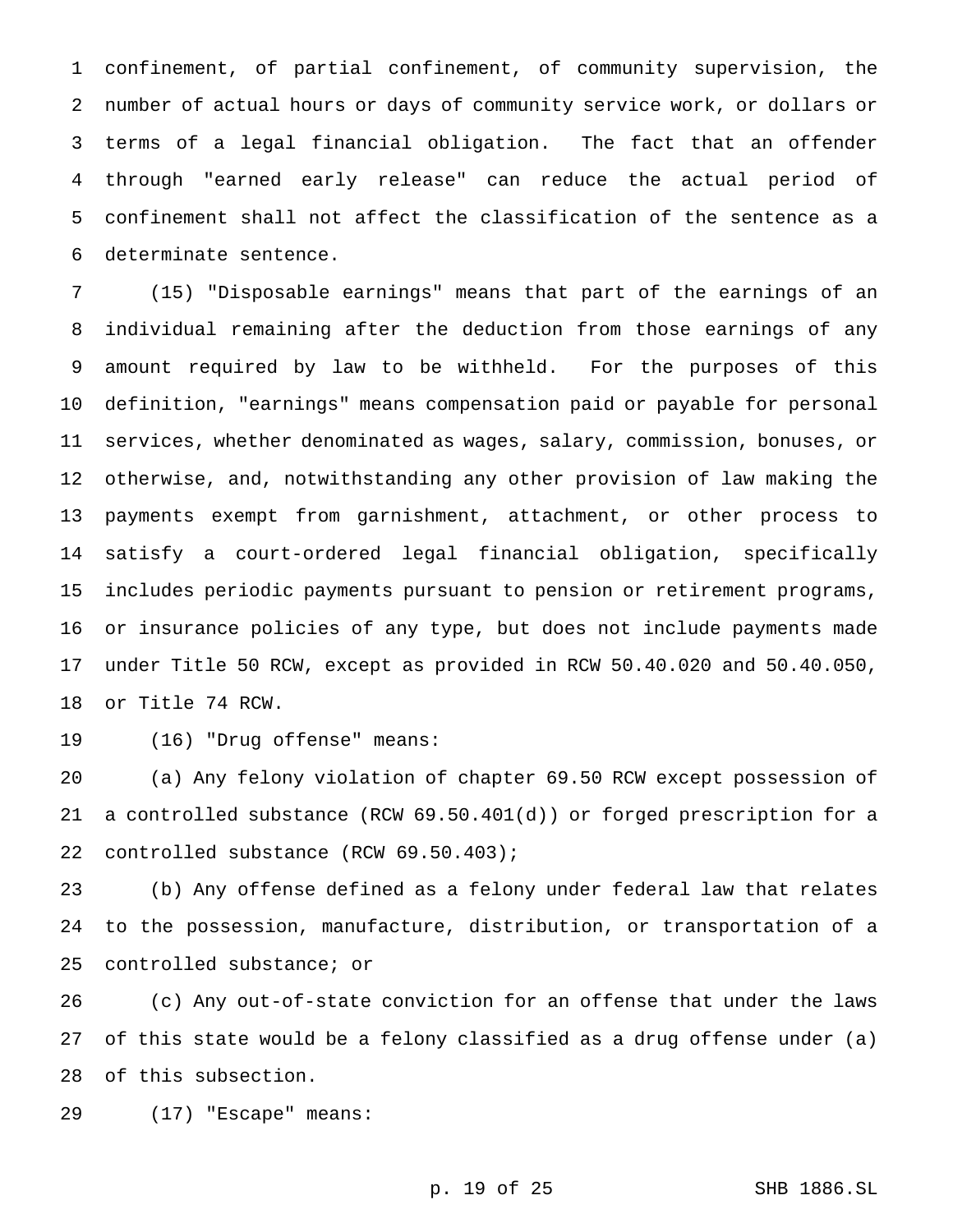(a) Escape in the first degree (RCW 9A.76.110), escape in the second degree (RCW 9A.76.120), willful failure to return from furlough (RCW 72.66.060), willful failure to return from work release (RCW 72.65.070), or willful failure to comply with any limitations on the inmate's movements while in community custody (RCW 72.09.310); or

 (b) Any federal or out-of-state conviction for an offense that under the laws of this state would be a felony classified as an escape under (a) of this subsection.

(18) "Felony traffic offense" means:

 (a) Vehicular homicide (RCW 46.61.520), vehicular assault (RCW 46.61.522), eluding a police officer (RCW 46.61.024), or felony hit-and-run injury-accident (RCW 46.52.020(4)); or

 (b) Any federal or out-of-state conviction for an offense that under the laws of this state would be a felony classified as a felony traffic offense under (a) of this subsection.

 (19) "Fines" means the requirement that the offender pay a specific sum of money over a specific period of time to the court.

 (20)(a) "First-time offender" means any person who is convicted of a felony (i) not classified as a violent offense or a sex offense under this chapter, or (ii) that is not the manufacture, delivery, or possession with intent to manufacture or deliver a controlled substance classified in schedule I or II that is a narcotic drug, and except as provided in (b) of this subsection, who previously has never been convicted of a felony in this state, federal court, or another state, and who has never participated in a program of deferred prosecution for a felony offense.

 (b) For purposes of (a) of this subsection, a juvenile adjudication for an offense committed before the age of fifteen years is not a previous felony conviction except for adjudications of sex offenses.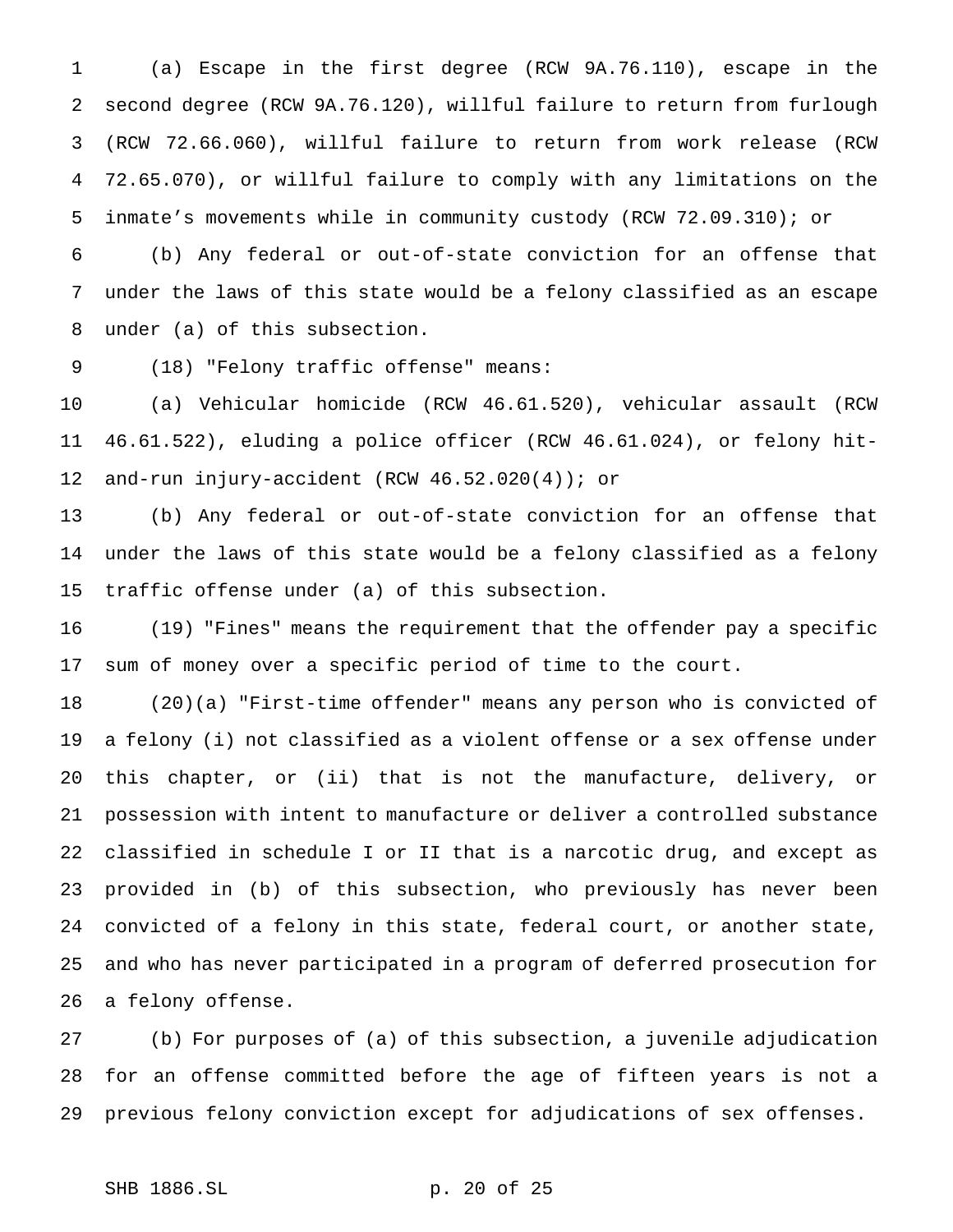(21) "Nonviolent offense" means an offense which is not a violent offense.

 (22) "Offender" means a person who has committed a felony established by state law and is eighteen years of age or older or is less than eighteen years of age but whose case has been transferred by the appropriate juvenile court to a criminal court pursuant to RCW 13.40.110. Throughout this chapter, the terms "offender" and "defendant" are used interchangeably.

 (23) "Partial confinement" means confinement for no more than one year in a facility or institution operated or utilized under contract by the state or any other unit of government, or, if home detention has been ordered by the court, in the residence of either the defendant or a member of the defendant's immediate family, for a substantial portion of each day with the balance of the day spent in the community. Partial confinement includes work release and home detention as defined in this section.

 (24) "Postrelease supervision" is that portion of an offender's community placement that is not community custody.

 (25) "Restitution" means the requirement that the offender pay a specific sum of money over a specific period of time to the court as payment of damages. The sum may include both public and private costs. The imposition of a restitution order does not preclude civil redress. (26) "Serious traffic offense" means:

 (a) Driving while intoxicated (RCW 46.61.502), actual physical control while intoxicated (RCW 46.61.504), reckless driving (RCW 46.61.500), or hit-and-run an attended vehicle (RCW 46.52.020(5)); or (b) Any federal, out-of-state, county, or municipal conviction for an offense that under the laws of this state would be classified as a serious traffic offense under (a) of this subsection.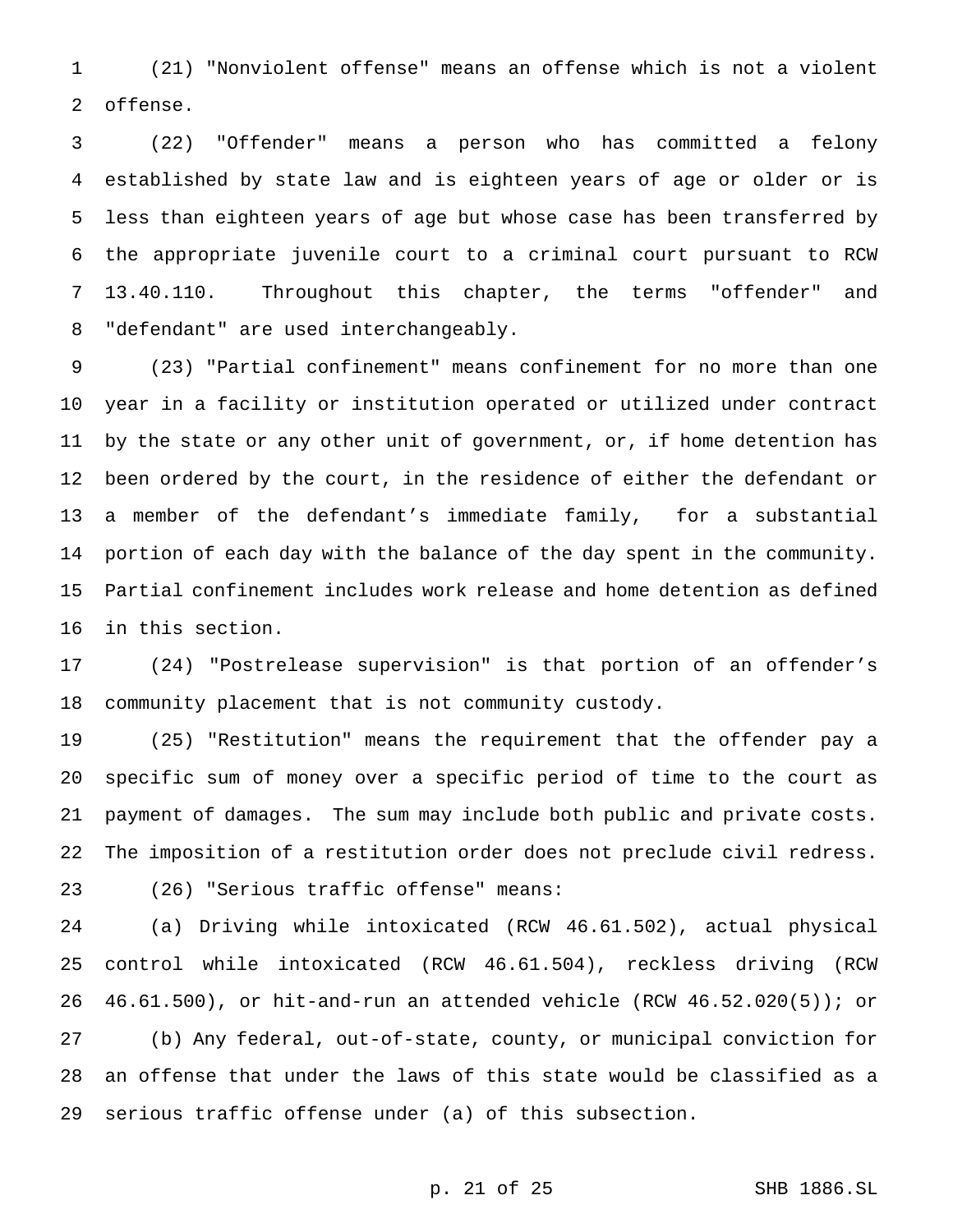(27) "Serious violent offense" is a subcategory of violent offense and means:

 (a) Murder in the first degree, homicide by abuse, murder in the second degree, assault in the first degree, kidnapping in the first degree, or rape in the first degree, or an attempt, criminal solicitation, or criminal conspiracy to commit one of these felonies; or

 (b) Any federal or out-of-state conviction for an offense that under the laws of this state would be a felony classified as a serious violent offense under (a) of this subsection.

 (28) "Sentence range" means the sentencing court's discretionary range in imposing a nonappealable sentence.

(29) "Sex offense" means:

 (a) A felony that is a violation of chapter 9A.44 RCW or RCW 9A.64.020 or 9.68A.090 or that is, under chapter 9A.28 RCW, a criminal attempt, criminal solicitation, or criminal conspiracy to commit such crimes;

 (b) A felony with a finding of sexual motivation under RCW 9.94A.127; or

 (c) Any federal or out-of-state conviction for an offense that under the laws of this state would be a felony classified as a sex offense under (a) of this subsection.

 (30) "Sexual motivation" means that one of the purposes for which the defendant committed the crime was for the purpose of his or her sexual gratification.

 (31) "Total confinement" means confinement inside the physical boundaries of a facility or institution operated or utilized under contract by the state or any other unit of government for twenty-four hours a day, or pursuant to RCW 72.64.050 and 72.64.060.

SHB 1886.SL p. 22 of 25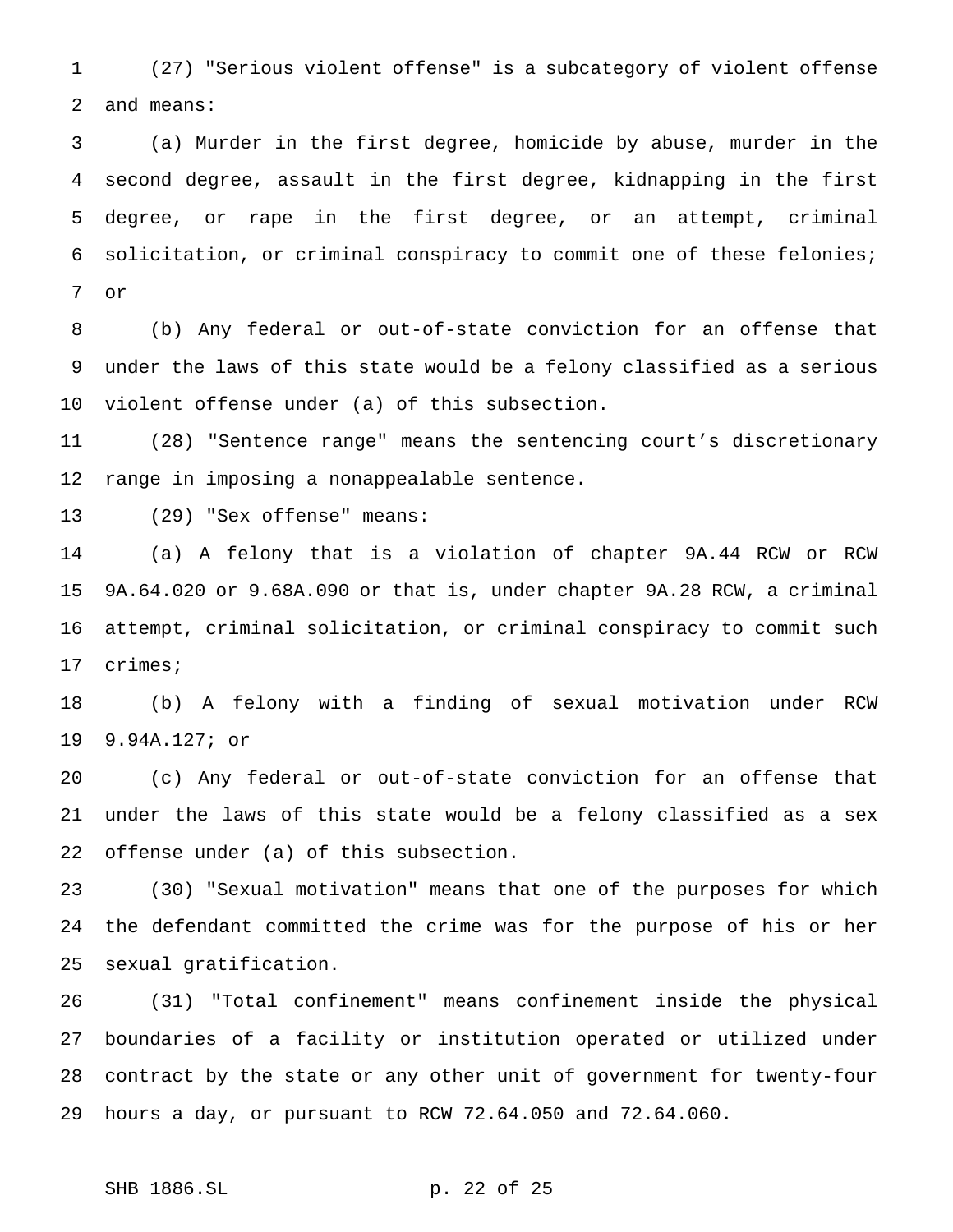(32) "Victim" means any person who has sustained emotional, psychological, physical, or financial injury to person or property as a direct result of the crime charged.

(33) "Violent offense" means:

 (a) Any of the following felonies, as now existing or hereafter amended: Any felony defined under any law as a class A felony or an attempt to commit a class A felony, criminal solicitation of or criminal conspiracy to commit a class A felony, manslaughter in the first degree, manslaughter in the second degree, indecent liberties if committed by forcible compulsion, kidnapping in the second degree, arson in the second degree, assault in the second degree, extortion in the first degree, robbery in the second degree, vehicular assault, and vehicular homicide, when proximately caused by the driving of any vehicle by any person while under the influence of intoxicating liquor or any drug as defined by RCW 46.61.502, or by the operation of any vehicle in a reckless manner;

 (b) Any conviction for a felony offense in effect at any time prior to July 1, 1976, that is comparable to a felony classified as a violent offense in (a) of this subsection; and

 (c) Any federal or out-of-state conviction for an offense that under the laws of this state would be a felony classified as a violent offense under (a) or (b) of this subsection.

 (34) "Work release" means a program of partial confinement available to offenders who are employed or engaged as a student in a regular course of study at school. Participation in work release shall be conditioned upon the offender attending work or school at regularly defined hours and abiding by the rules of the work release facility.

 (35) "Home detention" means a program of partial confinement available to offenders wherein the offender is confined in a private residence subject to electronic surveillance. Home detention may not

p. 23 of 25 SHB 1886.SL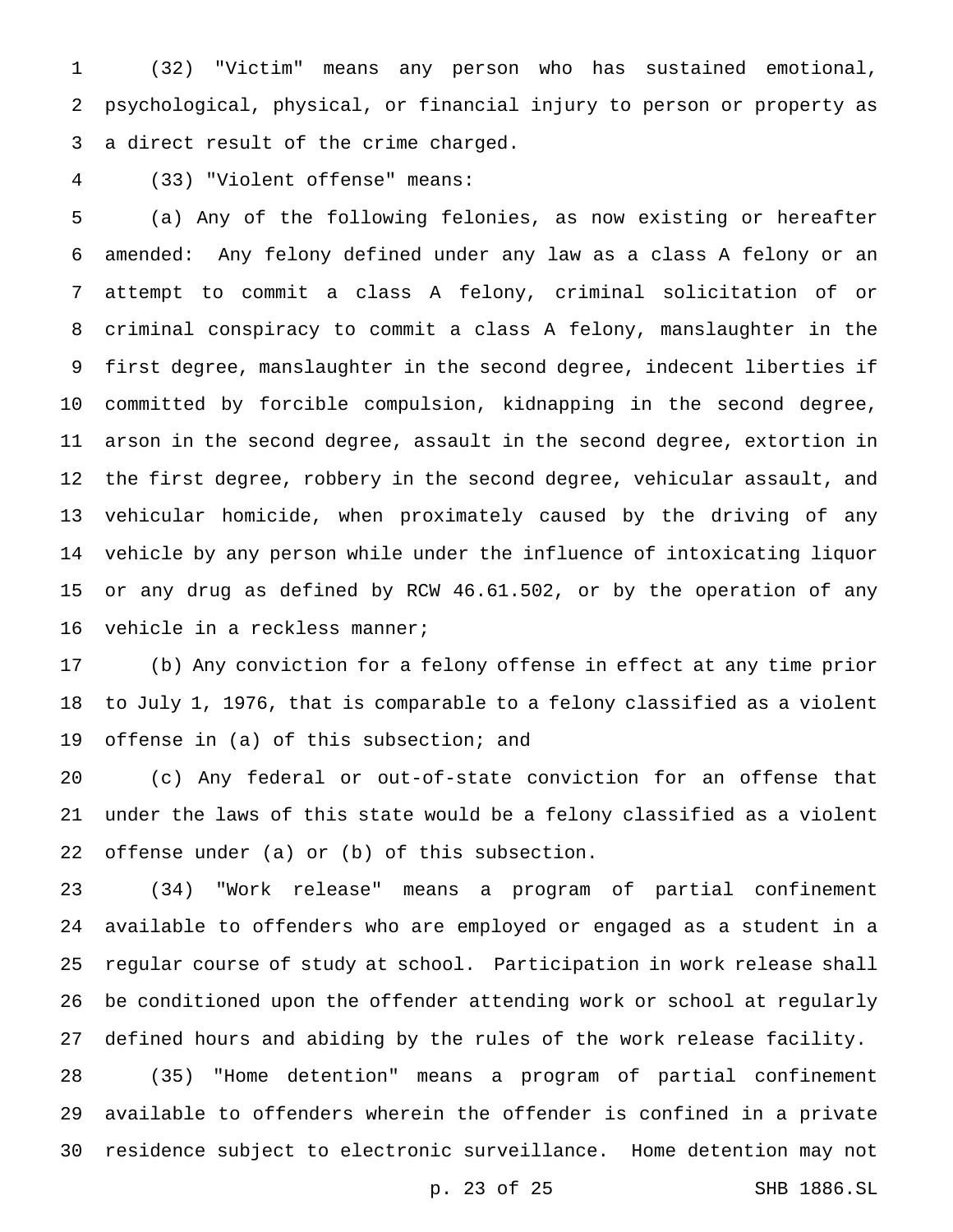be imposed for offenders convicted of a violent offense, any sex offense, any drug offense, reckless burning in the first or second degree as defined in RCW 9A.48.040 or 9A.48.050, assault in the third degree as defined in RCW 9A.36.031, unlawful imprisonment as defined in RCW 9A.40.040, or harassment as defined in RCW 9A.46.020. Home detention may be imposed for offenders convicted of possession of a controlled substance (RCW 69.50.401(d)) or forged prescription for a controlled substance (RCW 69.50.403) if the offender fulfills the participation conditions set forth in this subsection and is monitored for drug use by treatment alternatives to street crime (TASC) or a comparable court or agency-referred program. Home detention may be imposed for offenders convicted of burglary in the second degree as defined in RCW 9A.52.030 or residential burglary conditioned upon the offender: (a) Successfully completing twenty-one days in a work release program, (b) having no convictions for burglary in the second degree or residential burglary during the preceding two years and not more than two prior convictions for burglary or residential burglary, (c) having no convictions for a violent felony offense during the preceding two years and not more than two prior convictions for a violent felony offense, (d) having no prior charges of escape, and (e) fulfilling the other conditions of the home detention program. Participation in a home detention program shall be conditioned upon: (a) The offender obtaining or maintaining current employment or attending a regular course of school study at regularly defined hours, or the offender performing parental duties to offspring or minors normally in the custody of the offender, (b) abiding by the rules of the home detention program, and (c) compliance with court-ordered legal financial obligations. The home detention program may also be made available to offenders whose charges and convictions do not otherwise disqualify them if medical or health-related conditions, concerns or SHB 1886.SL p. 24 of 25